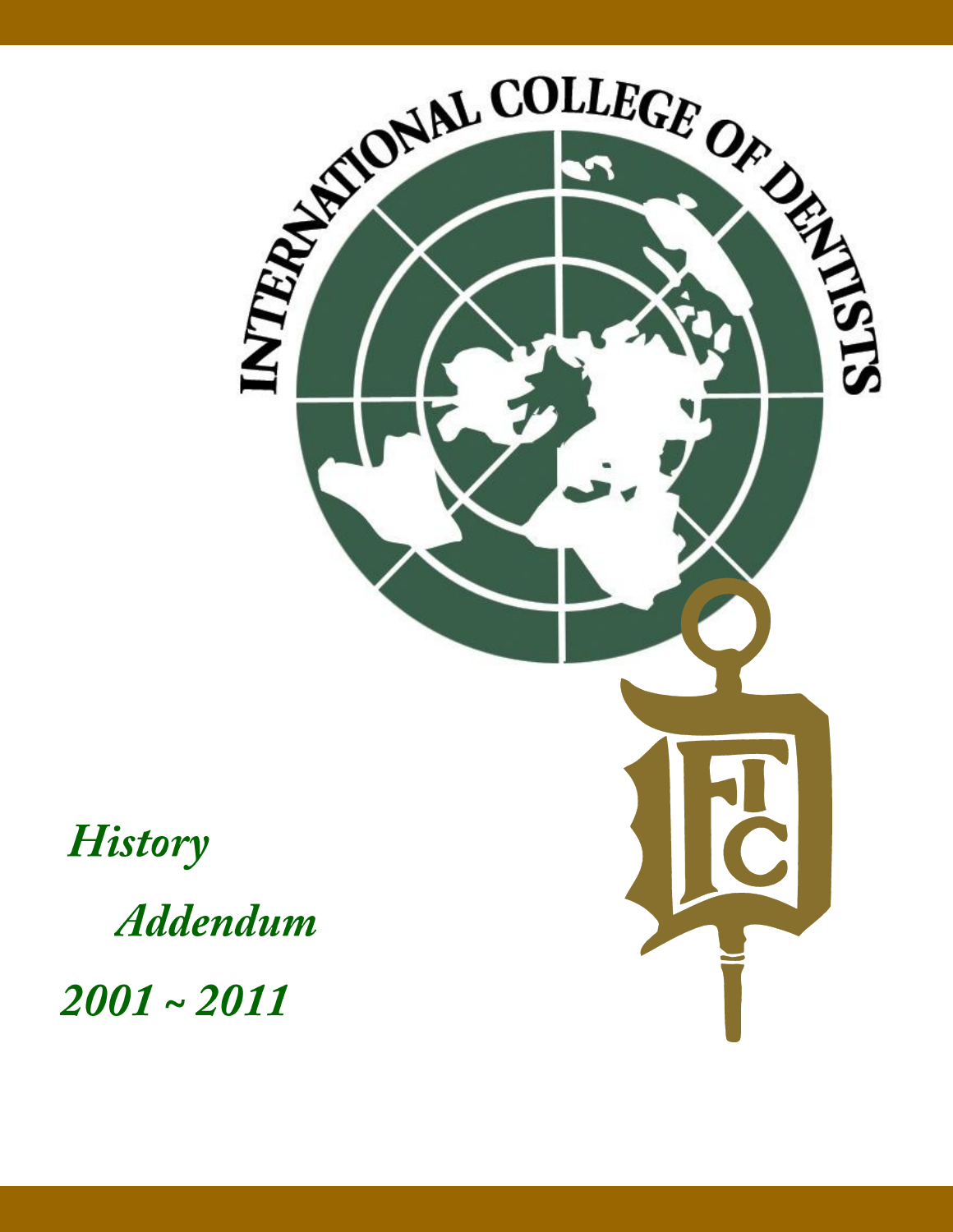

*Richard J. Schoessler*

#### **OFFICERS:**

President - Richard J. Schoessler, USA President Elect - V.J. Lanctis, Canada Vice President - Minoru Horiuchi, USA Treasurer - James P. Kerrigan, USA Editor - William E. Hawkins, USA Secretary General - Robert E. Brady, USA Deputy Secretary General - George D. Selfridge, USA

#### **INTERNATIONAL COUNCIL:**

| Section I USA                   | Lon D. Carroll             |
|---------------------------------|----------------------------|
| <b>Section I USA</b>            | Donald E. Compaan          |
| <b>Section I USA</b>            | Thomas E. Emmering         |
| <b>Section I USA</b>            | William E. Hawkins         |
| <b>Section I USA</b>            | James P. Kerrigan          |
| <b>Section I USA</b>            | <b>Emanuel W. Michaels</b> |
| <b>Section I USA</b>            | Donald E. Johnson          |
| <b>Section I USA</b>            | Cyril Gaum                 |
| <b>Section I USA</b>            | John B. Lathrop            |
| <b>Section I USA</b>            | Richard A. Shick           |
| <b>Section I USA</b>            | Lloyd J. Phillips          |
| <b>Section II CANADA</b>        | <b>Victor Lanctis</b>      |
| <b>Section II CANADA</b>        | Gordon M. Marshall         |
| <b>Section III MEXICO</b>       | Antonio Bello              |
| <b>Section IV SOUTH AMERICA</b> | Ramon Castillo             |
| <b>Section V EUROPE</b>         | <b>B.</b> David Glynn      |
| <b>Section V EUROPE</b>         | George Read-Ward           |
| <b>Section V EUROPE</b>         | <b>Andreas Tsoutsos</b>    |
| <b>Section VI INDIA</b>         | R. K. Bali                 |
| <b>Section VII JAPAN</b>        | Tatsuya Ishikawa           |
| <b>Section VII JAPAN</b>        | Norinaga Moriyama          |
| Section VIII AUSTRALASIA        | Geoffrey C. Hall           |
| <b>Section IX PHILIPPINE</b>    | Luis F. Orosa              |
| <b>Section X MIDDLE EAST</b>    | Levon Karjian              |

Section XI KOREA Woong Yang Section XII TAPIEI Chao Chang Chan Section XX INTERNATIONAL Teo Choo Soo

The meeting was held June 15, 2001, at the Hotel Bayerischer Hof, Munich, Germany.

It was announced that the new college webpage will allow each Section to display their Section's page under the umbrella of the College. An Ad Hoc Committee was appointed to establish the ICD Webpage. The International College voted to adopt the domain name www.icd.org from Section 1. It was recommended to the Central Office to request from the Officers of each Section their correct addresses, telephone/fax numbers and e-mail addresses.

Possibly increase the Capitation Fee to the College in the amount of US \$5.00; Sections were to report the impact on their Section to the College in 2002.

#### Changes to Section 20 were:

Vietnam, Region 23 relocated to Region 31 Malaysia, Region 25 relocated to Region 33 China and Hong Kong be identified as 22A and 22B.

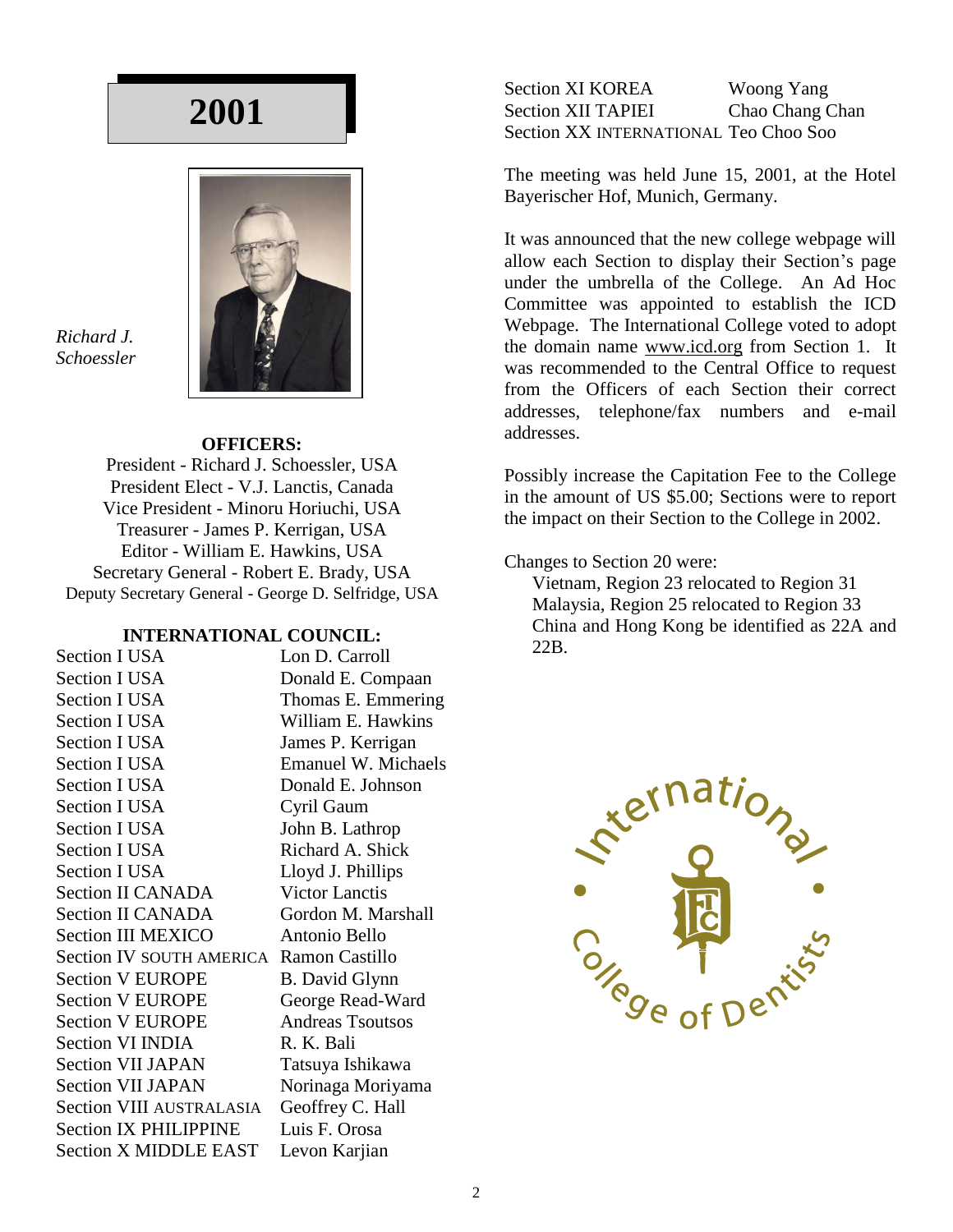*Victor J. Lanctis*



#### **OFFICERS:**

President - Victor J. Lanctis, Canada President Elect - Minoru Horiuchi, USA Vice President - Ramon Castillo, Peru Treasurer - James P. Kerrigan, USA Editor (2002) - William E. Hawkins, USA Editor (2003) - Richard A. Smith, USA Secretary General - Robert E. Brady, USA Deputy Secretary General - George D. Selfridge, USA

#### **INTERNATIONAL COUNCIL:**

Section I USA Lon D. Carroll Section I USA Donald E. Compaan Section I USA Anthony L. Di Mango Section I USA Donald E. Johnson Section I USA James P. Kerrigan Section I USA John B. Lathrop Section I USA Emanuel W. Michaels Section I USA Lloyd J. Phillips Section I USA Richard A. Shick Section I USA Charles L. Siroky Section II CANADA C. Filippo Cappa Section II CANADA Gordon M. Marshall Section III MEXICO Antonio Bello Section IV SOUTH AMERICA Manfred Seidemann Section V EUROPE B. David Glynn Section V EUROPE Joseph F. LeMasney Section V EUROPE Ian Poplett Section VI INDIA Anil Kohli Section VII JAPAN Norinaga Moriyama Section VII JAPAN Yashinori Satoh Section VIII AUSTRALASIAN Geoffrey C. Hall Section IX PHILIPPINE Luis F. Orosa Section X MIDDLE EAST Levon Karjian Section XI KOREA Woong Yang

Section XII TAPIEI Chao Chang Chan Section XX INTERNATIONAL Teo Choo Soo

The meeting was held at the Sheraton New Orleans Hotel, New Orleans, Louisiana on October 16 and 17, 2002. This was the beginning of scheduled twoday meetings each year.

President Lanctis, the author of the recently approved College Motto and Mission Statement, paid tribute to Master Fellow William Hawkins and presented him with a Presidential Citation for his seminal work as College editor.

The Constitution and Bylaws Committee added to The Bylaws, Article V, Section 8. The "History Committee" will annually record the history of the College and provide information to the members at least every five (5) years by a published document or over the ICD website.

A Bylaw change was approved to add an "Information and Technology Committee" with four (4) members each having a three year term.

Many proposed actions were approved to evaluate and improve College communications. The establishment of a Communications Committee, recommended by President Lanctis, was approved, for initial implementation on an Ad Hoc basis.

A Strategic Thinking Session (also introduced for the first time by the President) produced a number of valuable reports for consideration by Council. This activity is to be made a permanent feature of future Council meetings.

The framework for an Annual Performance and Evaluation system for the Central Office was also further developed.

A new Central Office Administrator was introintroduced, Mary Jo Webster, who began her employment with the ICD in February of 2000.

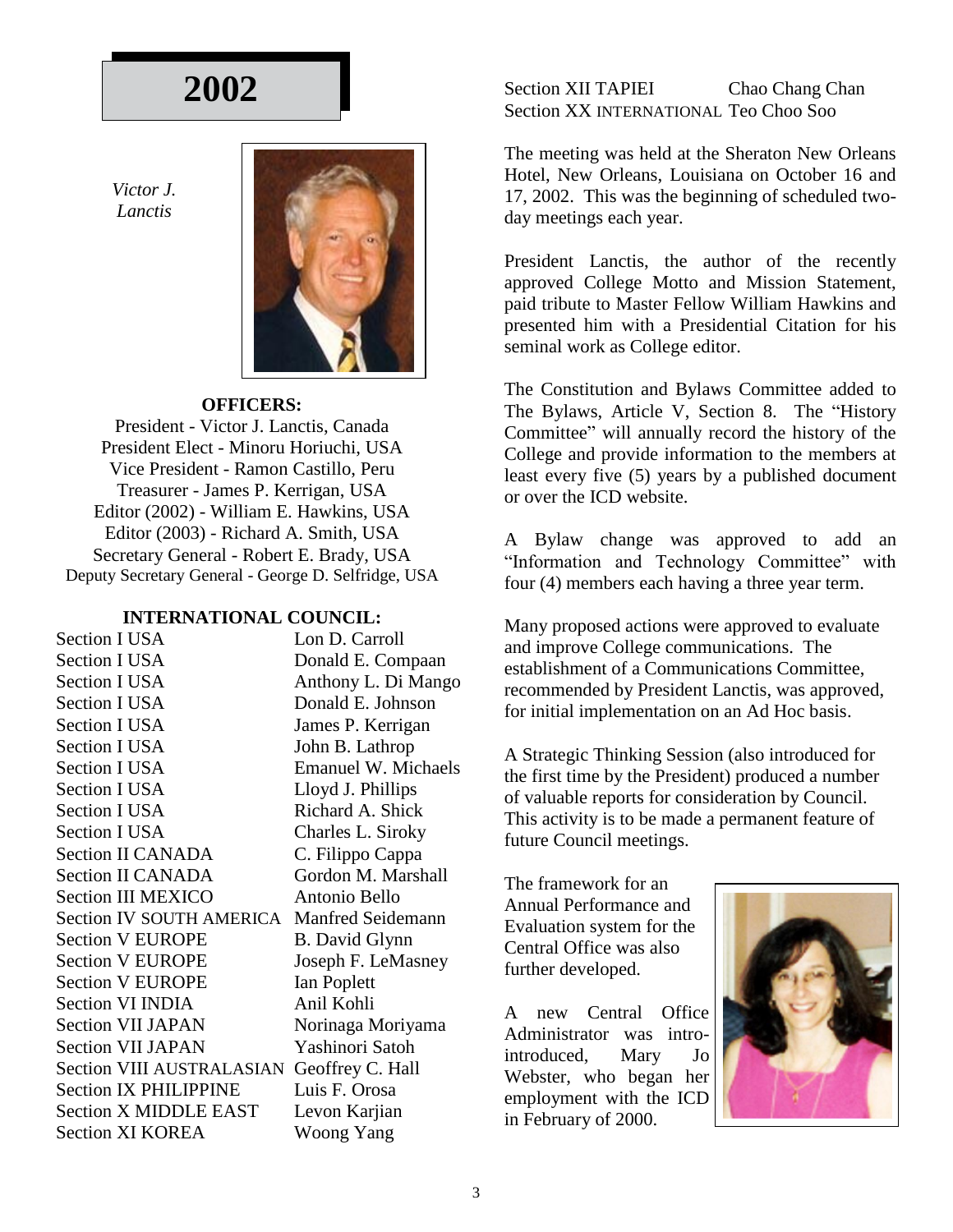Richard A. Smith was appointed as the new Editor of the Globe.

# **2003**

*Minoru Horiuchi*



#### **OFFICERS:**

President - Minoru Horiuchi, USA President Elect - Ramon Castillo, Peru Vice President - Lon D. Carroll, USA Treasurer - James P. Kerrigan, USA Editor - Richard A. Smith, USA Secretary General - Robert E. Brady, USA Deputy Secretary General - George D. Selfridge, USA

#### **INTERNATIONAL COUNCIL:**

| <b>Section I USA</b>                              | William R. Clitheroe       |
|---------------------------------------------------|----------------------------|
| <b>Section I USA</b>                              | Donald E. Compaan          |
| <b>Section I USA</b>                              | Anthony L. Di Mango        |
| <b>Section I USA</b>                              | Donald E. Johnson          |
| Section I USA                                     | John B. Lathrop            |
| Section I USA                                     | <b>Emanuel W. Michaels</b> |
| Section I USA                                     | Thomas D. Pryse            |
| <b>Section I USA</b>                              | Richard A. Shick           |
| <b>Section I USA</b>                              | Charles M. Simons          |
| Section I USA                                     | Charles L. Siroky          |
| <b>Section II CANADA</b>                          | C. Filippo Cappa           |
| <b>Section II CANADA</b>                          | Gary W. Lunn               |
| <b>Section III MEXICO</b>                         | Antonio Bello              |
| <b>Section IV SOUTH AMERICA Manfred Seidemann</b> |                            |
| <b>Section V EUROPE</b>                           | <b>B.</b> David Glynn      |
| <b>Section V EUROPE</b>                           | Frans H.M. Kroon           |
| <b>Section V EUROPE</b>                           | Peter K. Pre               |
| Section VI INDIA                                  | Anil Kohli                 |
| <b>Section VII JAPAN</b>                          | Norinaga Moriyama          |
| Section VII JAPAN                                 | Yoshinori Satoh            |
| Section VIII AUSTRALASIANGeoffrey C. Hall         |                            |
| <b>Section IX PHILIPPINE</b>                      | Luis F. Orosa              |

Section X MIDDLE EAST Levon Karjian Section XI KOREA Woong Yang Section XII TAPIEI Chao Chang Chan Section XX INTERNATIONAL Choo-Soo Teo

The meeting site was the Intercontinental Hotel, Sydney, Australia on September 16 and 17, 2003.

Charles L. Siroky presented a draft public relations brochure to the Council for comment. This will be translated in several languages on hard copy or disk for use by all Sections. The cost of production will be de-frayed by each Section. The council approved the concept of an Image Brochure.

Master Fellow Heun Taek Jhee of Korea was awarded the 2003 Ottofy-Okumura Award.

The President's stipend was increased by US \$2,500.

The Central Office Evaluation Form was approved.

A motion was approved to "Combine 2003 and 2004 Globe and publish every April thereafter."

A Leadership Manual for each officer and each Council member should be developed. (The USA manual should be used as a guide.)



4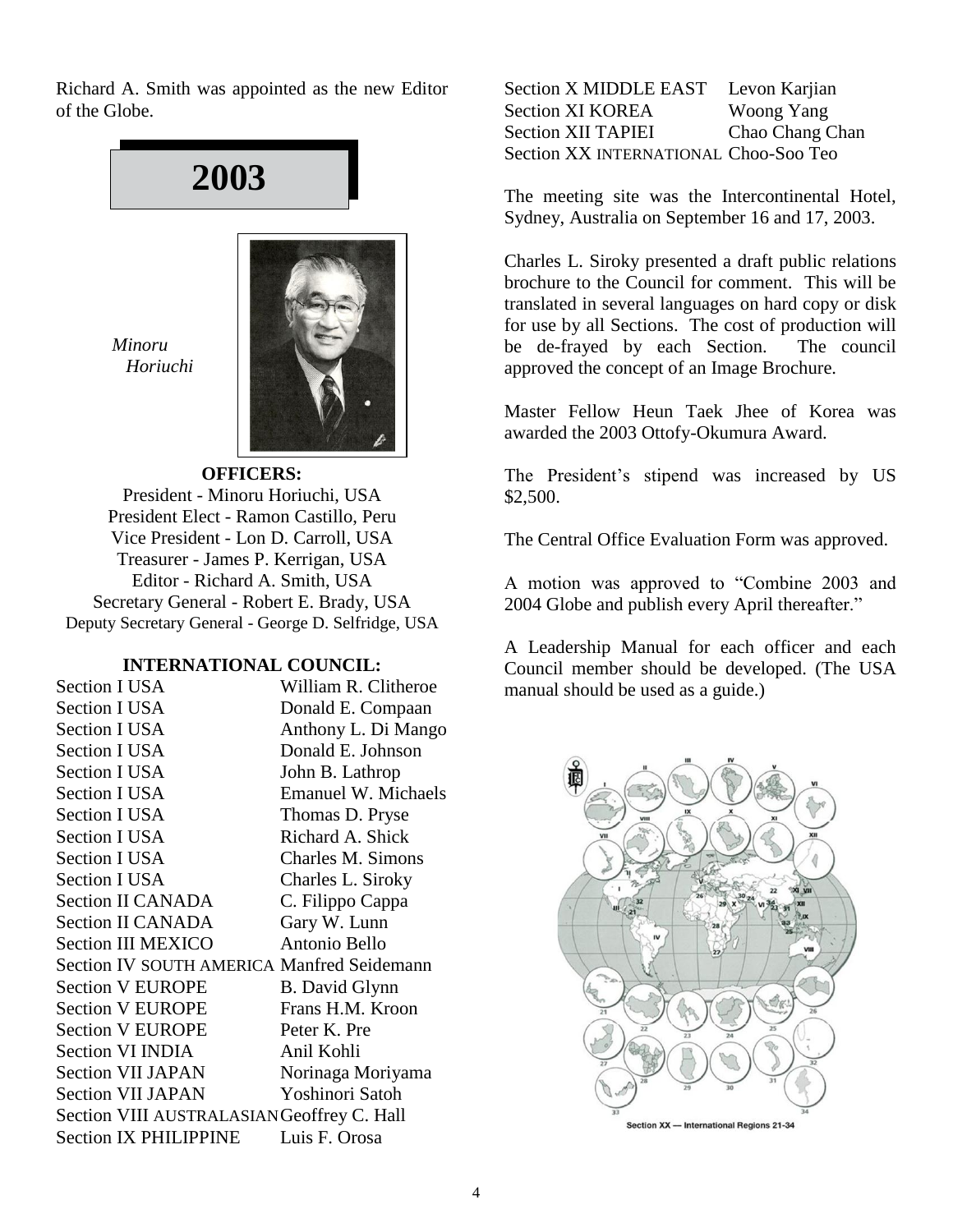

*Ramon Castillo*

#### **OFFICERS:**

President - Ramon Castillo, Peru President Elect - Lon D. Carroll, USA Vice President - Chao-Chang Chan, Taipei Treasurer - James P. Kerrigan, USA Editor - Richard A. Smith, USA Secretary General - Robert E. Brady, USA Deputy Secretary General - George D. Selfridge, USA

#### **INTERNATIONAL COUNCIL:**

| <b>Section I USA</b>                              | William R. Clitheroe       |
|---------------------------------------------------|----------------------------|
| <b>Section I USA</b>                              | Donald E. Compaan          |
| <b>Section I USA</b>                              | Anthony L. Di Mango        |
| <b>Section I USA</b>                              | Donald E. Johnson          |
| <b>Section I USA</b>                              | John B. Lathrop            |
| <b>Section I USA</b>                              | <b>Emanuel W. Michaels</b> |
| <b>Section I USA</b>                              | Thomas D. Pryse            |
| <b>Section I USA</b>                              | Richard A. Shick           |
| <b>Section I USA</b>                              | Charles M. Simons          |
| <b>Section I USA</b>                              | Charles L. Siroky          |
| <b>Section II CANADA</b>                          | C. Filippo Cappa           |
| <b>Section II CANADA</b>                          | Gary W. Lunn               |
| <b>Section III MEXICO</b>                         | Antonio Bello              |
| <b>Section IV SOUTH AMERICA Manfred Seidemann</b> |                            |
| <b>Section V EUROPE</b>                           | <b>Anders Ericson</b>      |
| <b>Section V EUROPE</b>                           | <b>B.</b> David Glynn      |
| <b>Section V EUROPE</b>                           | Frans H. M. Kroon          |
| <b>Section VI INDIA</b>                           | Anil K. Kohli              |
| Section VII JAPAN                                 | Norinaga Moriyama          |
| <b>Section VII JAPAN</b>                          | Yoshinori Satoh            |
| Section VIII AUSTRALASIANGeoffrey C. Hall         |                            |
| <b>Section IX PHILIPPINE</b>                      | Primo E. Gonzales          |
| <b>Section X MIDDLE EAST</b>                      | Levon Karjian              |

Section XI KOREA Woong Yang Section XII TAPIEI Chao Chang Chan Section XX INTERNATIONAL Choo-Soo Teo

The meeting was held at the Peabody Orlando Hotel, Orlando, Florida on September 29 and 30, 2004.

The USA Section (Section 1) was awarded the Ottofy-Okumura Award.

The completed Image Brochure was distributed and is available for Sections to obtain from the ICD website.

A term limit was approved for the Treasurer of four consecutive terms of one year.

The Council ratified the abolishment of the Rehabilitations and Appeals Committee.

The project, "The FICD-Academicians Exchange Program," was accepted as a College project.

The Editor will develop advertising policies for the Globe.

Master Fellow and former Secretary General Richard Shaffer was honored with the "Bernardo O. Higgins Award" from the President of Chile for improvement of Continuing Education of Chile and South America.

"Establishing Emeritus Status in the College" was approved.

An increase of US\$10 to the capitation fee will be considered in 2005.

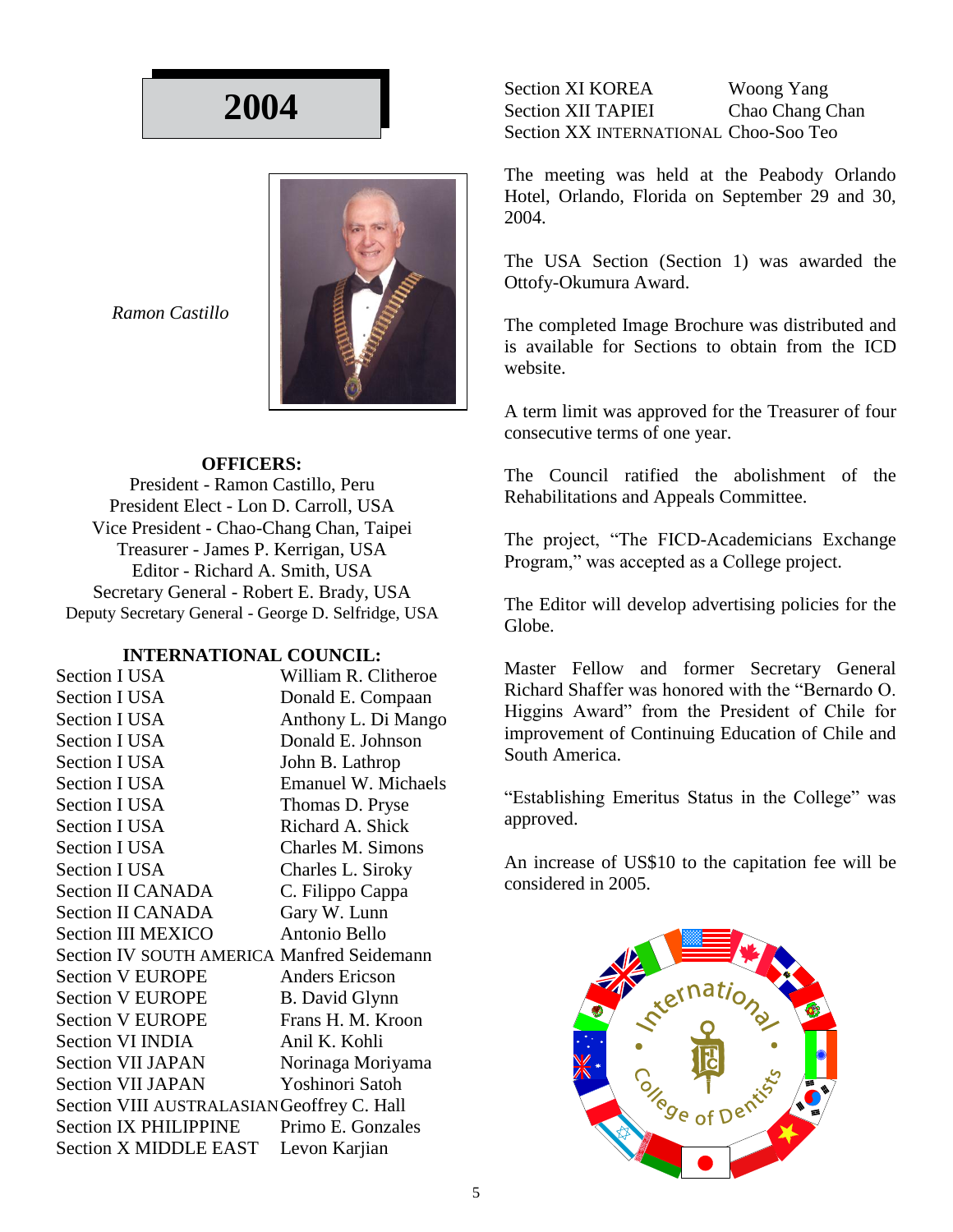

*Lon D. Carroll*

#### **OFFICERS:**

President - Lon D. Carroll, USA President Elect - Chao-Chang Chan, Taipei Vice President - Donald E. Johnson, USA Treasurer - James P. Kerrigan, USA Editor - Richard A. Smith, USA Secretary General - Robert E. Brady, USA Deputy Secretary General - George D. Selfridge, USA

#### **INTERNATIONAL COUNCIL:**

| <b>Section I USA</b>                              | William R. Clitheroe       |
|---------------------------------------------------|----------------------------|
| <b>Section I USA</b>                              | Donald E. Compaan          |
| <b>Section I USA</b>                              | Anthony L. Di Mango        |
| <b>Section I USA</b>                              | Joseph R. Kenneally        |
| Section I USA                                     | John B. Lathrop            |
| <b>Section I USA</b>                              | <b>Emanuel W. Michaels</b> |
| <b>Section I USA</b>                              | Thomas D. Pryse            |
| <b>Section I USA</b>                              | Richard A. Shick           |
| <b>Section I USA</b>                              | Charles M. Simons          |
| Section I USA                                     | Charles L. Siroky          |
| <b>Section II CANADA</b>                          | Gary W. Lunn               |
| Section II CANADA                                 | Mike Suzuki                |
| <b>Section III MEXICO</b>                         | Antonio Bello              |
| <b>Section IV SOUTH AMERICA Manfred Seidemann</b> |                            |
| <b>Section V EUROPE</b>                           | Peter Kotschy              |
| <b>Section V EUROPE</b>                           | <b>Frans Kroon</b>         |
| <b>Section V EUROPE</b>                           | Joseph LeMasney            |
| Section VI INDIA                                  | Anil Kohli                 |
| <b>Section VII JAPAN</b>                          | Norinaga Moriyama          |
| <b>Section VII JAPAN</b>                          | Yoshinori Satoh            |
| Section VIII AUSTRALASIANGeoffrey C. Hall         |                            |
| <b>Section IX PHILIPPINE</b>                      | Primo E. Gonzales          |
| <b>Section X MIDDLE EAST</b>                      | Levon Karjian              |
| <b>Section XI KOREA</b>                           | <b>Woong Yang</b>          |

Section XII TAPIEI Chao Chang Chan Section XX INTERNATIONAL Jin Fei Yeo

The meeting was held at the Howard Hotel in Taipei, Taiwan on September 8 and 9, 2005.

The Editor of the Globe, Richard Smith, resigned putting all Globe responsibilities on the Central Office staff. New methods of Globe distribution are being investi-gated.

John "Jack" V. Hinterman was accepted as the new Editor for the ICD Globe as of September 9, 2005.

A new part of Article 5 (Bylaws), Section B now includes "Emeritus Recognition Award".

- ∙ George Selfridge was voted first Emeritus Deputy Secretary-General.
- ∙ William Hawkins, Editor, was voted Emeritus Editor.

An "increase in the capitation fee of US\$15 per active Fellow" to US\$30 was approved. Capitation fees will be on the Agenda of every Council meeting.

The position of Deputy Secretary General is eliminated until needed.

The structure of the Central Office time-allotment between Section 1 and the College is being evaluated. A full time Administrative Assistant for the College business was approved. A new Central Office Administrator, Kathleen Bula, was hired on April 4, 2005.



Four (4) new Councilmen were approved to represent the views of Section 20.

It was the sense of the Council that each Section should support at least one (1) Humanitarian or Educational Project.

Former Secretary-General Franklin Kenward passed away. He was instrumental in many of the present initiatives and growth of the Sections.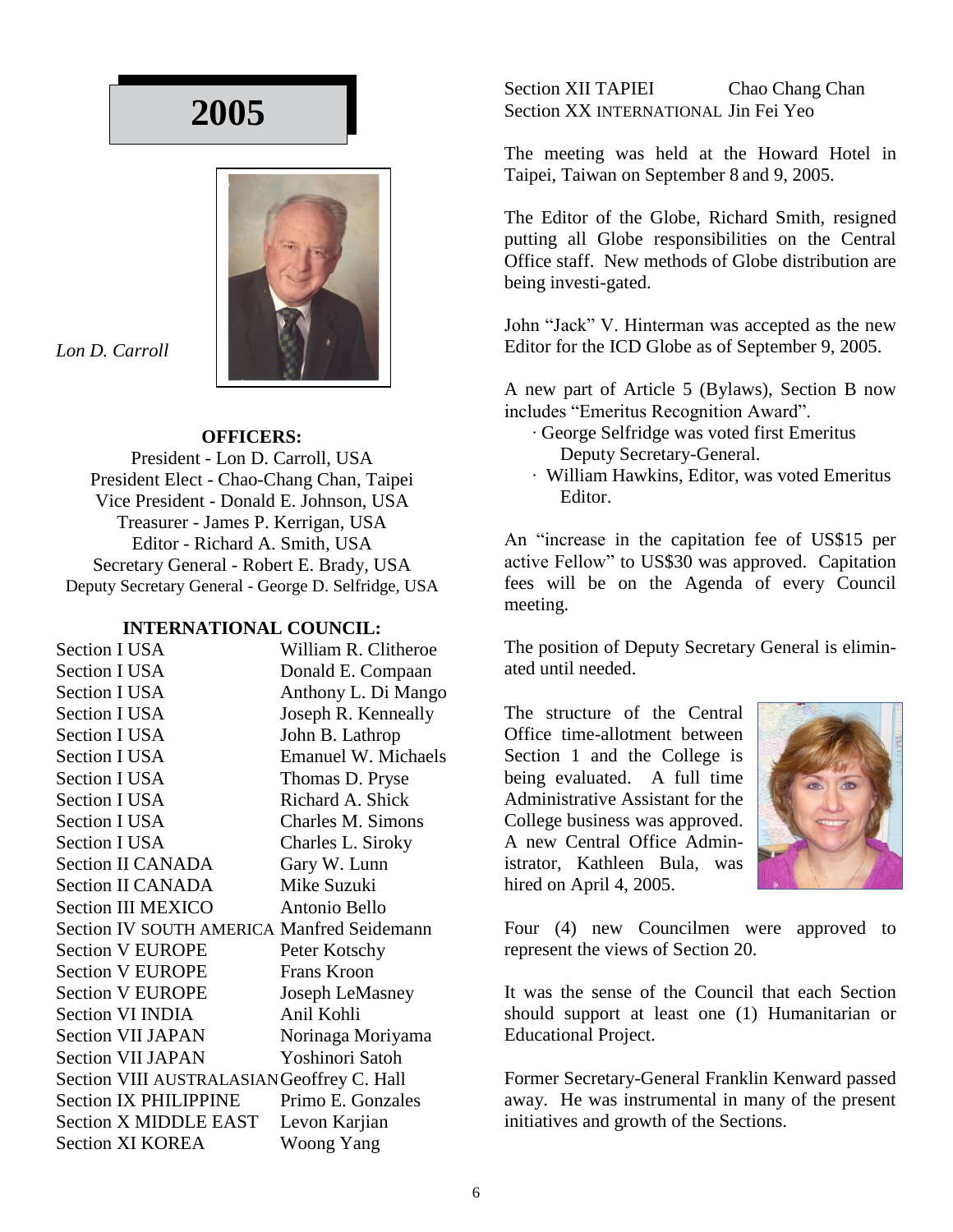The Council approved thirteen (13) candidates for Master Fellowship.

The Strategic Thinking Session approved:

∙ Section 1 "Fellowship Orientation Program" become an integral part of Inductions worldwide.

∙ The Communication of the College should be electronic as much as relevant.

∙ That all publications of the College-At-Large be made revenue-neutral by soliciting advertising.

**2006**



### *Chao-Chang*

 *Chan,*

#### **OFFICERS:**

President - Chao-Chang Chan, Taipei President Elect - Donald E. Johnson, USA Vice President – Norinaga Moriyama, Japan Treasurer - James P. Kerrigan, USA Editor – John V. Hinterman, USA Secretary General - Robert E. Brady, USA Deputy Secretary General - George D. Selfridge, USA

#### **INTERNATIONAL COUNCIL:**

| William R. Clitheroe       |
|----------------------------|
| Anthony L. Di Mango        |
| Joseph R. Kenneally        |
| <b>Emanuel W. Michaels</b> |
| Thomas D. Pryse            |
| Richard A. Shick           |
| Charles M. Simons          |
| Charles L. Siroky          |
| Vangel R. Zissi            |
| Gary W. Lunn               |
|                            |

| <b>Section II CANADA</b>                          | Mike Suzuki       |
|---------------------------------------------------|-------------------|
| <b>Section III MEXICO</b>                         | J. Antonio Bello  |
| <b>Section IV SOUTH AMERICA Manfred Seidemann</b> |                   |
| <b>Section V EUROPE</b>                           | Peter Kotschy     |
| <b>Section V EUROPE</b>                           | Frans Kroon       |
| <b>Section V EUROPE</b>                           | Joseph LeMasney   |
| <b>Section VI INDIA</b>                           | Anil Kohli        |
| <b>Section VII JAPAN</b>                          | Akira Senda       |
| <b>Section VII JAPAN</b>                          | Yoshinori Satoh   |
| Section VIII AUSTRALASIANGeoffrey C. Hall         |                   |
| <b>Section IX PHILIPPINE</b>                      | Primo E. Gonzales |
| <b>Section X MIDDLE EAST</b>                      | Levon Karjian     |
| <b>Section XI KOREA</b>                           | Woong Yang        |
| <b>Section XII TAPIEI</b>                         | Yuh-Yuan Shiau    |
| Section XX INTERNATIONAL Jin Fei Yeo              |                   |
| Section XX INTERNATIONAL Armando Berguido         |                   |
| Section XX INTERNATIONAL Christopher Ogunsalu     |                   |
|                                                   |                   |

The meeting was held on October 13 and 14, 2006, at the MGM Grand Hotel in Las Vegas, Nevada.

A resolution was offered regretting two (2) USA Section 1 Councilmen who passed away while in office, John Lathrop and Donald Compaan.

A new Central Office Administrator was introduced, Jennifer Greenville, who was hired in September of 2006, bringing the Central Office Staff up to four (4) full time employees.



The Historian of the College is no longer the Secretary-General. The Editor is an ex-officio member of the History Committee.

Seven (7) candidates were proposed for Master Fellowship.

Motion passed to again appoint a Deputy Secretary-General. Vangel R. Zissi, USA, was appointed.

Secretary-General Emeritus, Richard G. Shaffer, USA, was approved.

The Council approved the need for a second Councilman for India.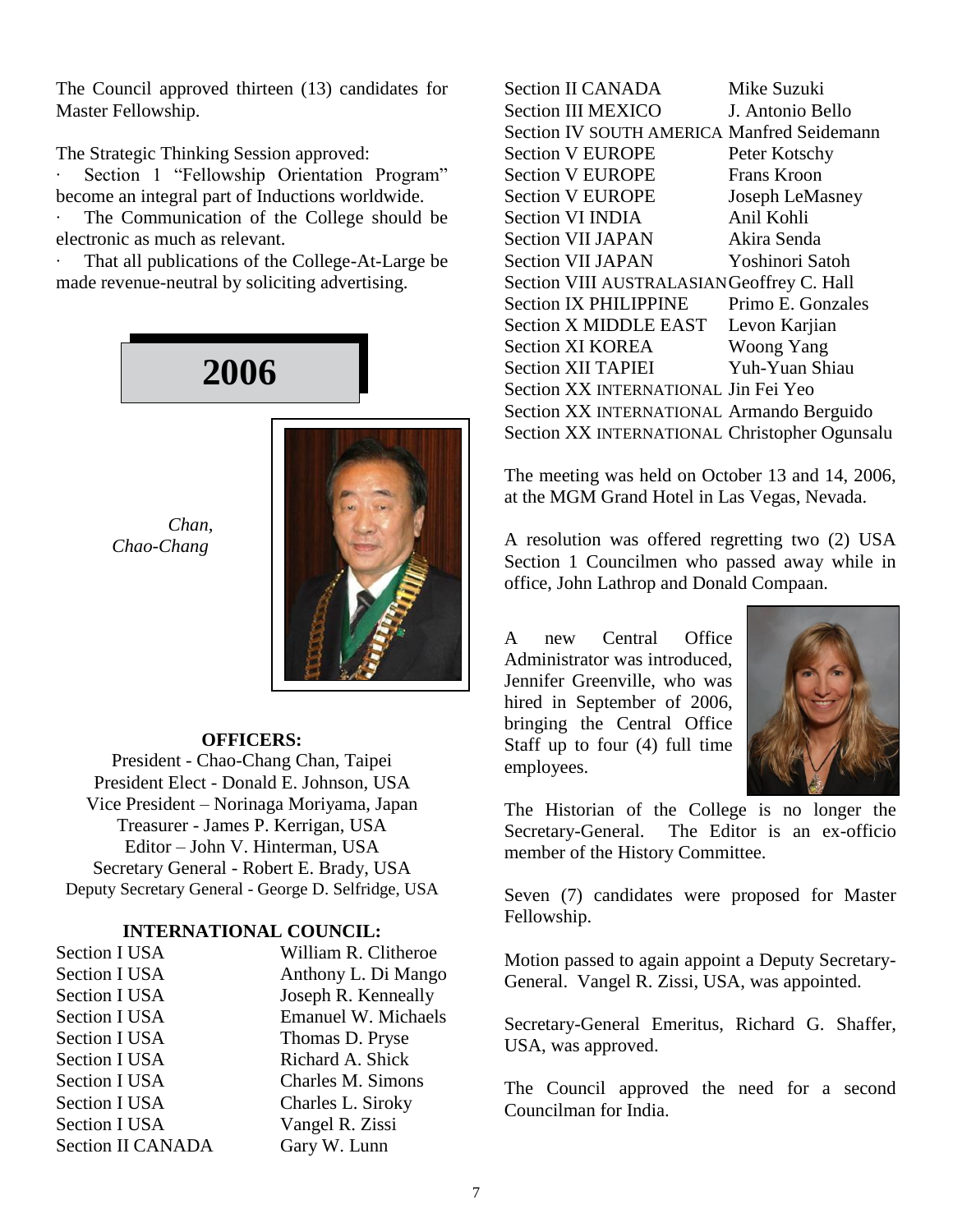The Strategic Planning Session approved:

∙ A biographic sketch booklet be compiled by the Secretary-General.

∙ Honorary Fellowship was approved for the Queen Mother of Thailand.

∙ A newsletter of current information was proposed.

∙ The Standard Rules of the Operations of the College were rescinded.



*Donald E. Johnson*



#### **OFFICERS:**

President - Donald E. Johnson, USA President Elect - Norinaga Moriyama, Japan Vice President – Richard A. Shick Treasurer – William R. Clitheroe, USA Editor – John V. Hinterman, USA Secretary General - Robert E. Brady, USA Deputy Secretary General – Vangel R. Zissi, USA

#### **INTERNATIONAL COUNCIL:**

| <b>Section I USA</b>      | I. Leon Aronson            |
|---------------------------|----------------------------|
| <b>Section I USA</b>      | Anthony L. Di Mango        |
| <b>Section I USA</b>      | Joseph R. Kenneally        |
| Section I USA             | <b>Emanuel W. Michaels</b> |
| <b>Section I USA</b>      | Thomas D. Pryse            |
| <b>Section I USA</b>      | William F. Robinson        |
| <b>Section I USA</b>      | Charles M. Simons          |
| <b>Section I USA</b>      | Charles L. Siroky          |
| Section I USA             | J. Steven Tonelli          |
| Section I USA             | Vangel R. Zissi            |
| <b>Section II CANADA</b>  | Gary W. Lunn               |
| <b>Section II CANADA</b>  | Mike Suzuki                |
| <b>Section III MEXICO</b> | J. Antonio Bello           |
|                           |                            |

Section IV SOUTH AMERICA Manfred Seidemann Section V EUROPE Peter Kotschy Section V EUROPE Frans Kroon Section V EUROPE Joseph LeMasney Section VI INDIA Rajesh Chandna Section VII JAPAN Akira Senda Section VII JAPAN Yoshinori Satoh Section VIII AUSTRALASIANClive B. Ross Section IX PHILIPPINE Primo E. Gonzales Section X MIDDLE EAST Levon Karjian Section XI KOREA Woong Yang Section XII TAPIEI Yuh-Yuan Shiau Section XX INTERNATIONAL Jin Fei Yeo Section XX INTERNATIONAL Armando Berguido Section XX INTERNATIONAL Christopher Ogunsalu

The meeting was held on November 1 and 2, 2007, at the Nikko Mexico, Mexico City, Mexico.

The College opened an account to receive payments by credit card through MasterCard, Visa or Bank of Hong Kong.

The Executive Committee will develop a standard format at the annual Central Office review.

Dr. J. C. Chandna of India was awarded the Ottofy-Okumura Award.

Section 10, Middle East Section, is expanding (Saudi Arabia, Kuwait, the Emirates, Bahrain, Oman, Qatar and Yemen).

The International College of Dentists shall establish an independent Central Office at the earliest convenience.

The initial electronic newsletter was tried and will be continued as a part of the ICD year-round communication program.

Four (4) candidates were approved for Master Fellowship.

Nepal will now be part of Section 6, India.

A newly activated Region 32, English-Speaking Caribbean, was established.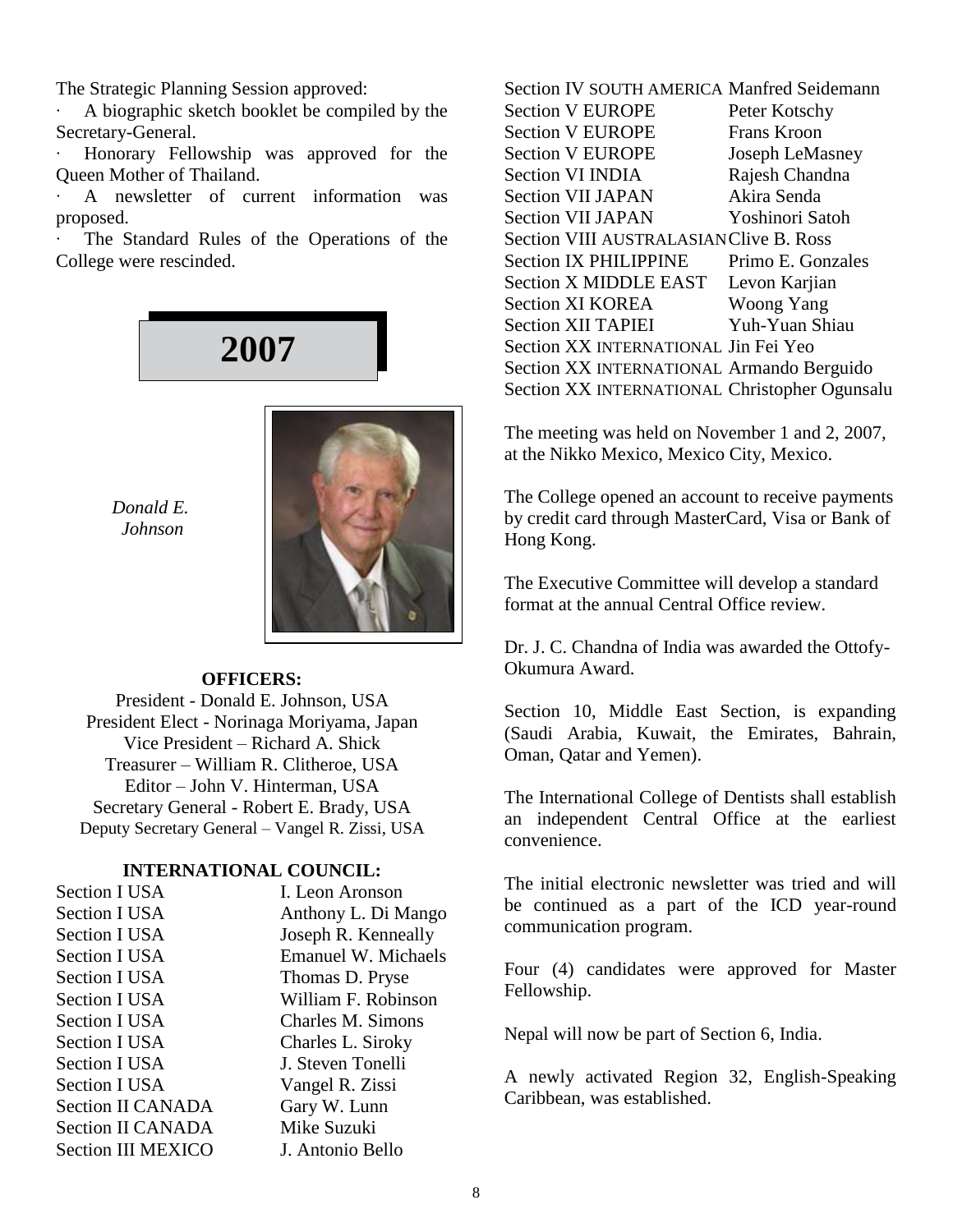

 *Norinaga Moriyama*

#### **OFFICERS:**

President - Norinaga Moriyama, Japan President-Elect - Richard A. Shick, USA Vice President - Manfred Seidemann, Chile Treasurer - William R. Clitheroe, USA Editor - John V. Hinterman, USA Secretary General - Robert E. Brady, USA Deputy Secretary General - Vangel R. Zissi, USA

#### **INTERNATIONAL COUNCIL:**

| <b>Section I USA</b>                                | I. Leon Aronson            |
|-----------------------------------------------------|----------------------------|
| <b>Section I USA</b>                                | Anthony L. Di Mango        |
| <b>Section I USA</b>                                | Joseph R. Kenneally        |
| <b>Section I USA</b>                                | <b>Emanuel W. Michaels</b> |
| <b>Section I USA</b>                                | Thomas D. Pryse            |
| <b>Section I USA</b>                                | William F. Robinson        |
| <b>Section I USA</b>                                | Charles M. Simons          |
| <b>Section I USA</b>                                | Charles L. Siroky          |
| <b>Section I USA</b>                                | J. Steven Tonelli          |
| Section I USA                                       | Vangel R. Zissi            |
| <b>Section II CANADA</b>                            | Garry W. Lunn              |
| <b>Section II CANADA</b>                            | Mike Suzuki                |
| <b>Section III MEXICO</b>                           | J. Antonio Bello           |
| <b>Section IV SOUTH AMERICA Manfred Seidemann</b>   |                            |
| Section IV SOUTH AMERICA Pericles Correa de Freitas |                            |
| <b>Section V EUROPE</b>                             | Peter Kotschy              |
| <b>Section V EUROPE</b>                             | Frans H. M. Kroon          |
| <b>Section V EUROPE</b>                             | Joseph F. Lemasney         |
| <b>Section VI INDIA</b>                             | Rajesh Chandna             |
| <b>Section VI INDIA</b>                             | Anil Kohli                 |
| Section VII JAPAN                                   | Yoshinori Satoh            |
| <b>Section VII JAPAN</b>                            | Akira Senda                |
| Section VIII AUSTRALASIANClive B. Ross              |                            |
| <b>Section IX PHILIPPINE</b>                        | Primo E. Gonzales          |

Section X MIDDLE EAST Levon Karjian Section X MIDDLE EAST Cedric P. Haddad, Jr. Section XI KOREA Woong Yang Section XII TAPIEI Yuh-Yuan Shiau Section XX INTERNATIONAL Jin Fei Yeo Section XX INTERNATIONAL Armando Berguido Section XX INTERNATIONAL Christopher Ogunsalu

The International Council meeting was held on October 14 and 15, 2008 in the Presidio Room of the Grand Hyatt Hotel in San Antonio, Texas., U.S.A.

The report of the Transition Committee for separation from the USA Section in administration made three recommendations. All three recommendations were approved by the Council to be functioning by January 1, 2010.

 1. A separate College-at-Large Central Office should be established within the same building as the USA Section and preferable on the same floor. There should also be a telephone to and from each office.

 2. The office should be staffed by a full time Central Office Administrator and a part time Secretary General.

 3. The Executive Committee will continue with oversight of the thirteen steps of the Search Committee which begins at the 2008 meeting of the Council. The Executive Committee should also have oversight over the finalization of the budget.

The College ICD webpage is to be restructured and will offer assistance to Section who do not have their own webpage. Many Sections have their own websites.

China presented a detailed historical presentation and will pursue the idea of becoming an Autonomous Section.

Eight (8) distinguished Fellows from several Sections were approved as Master Fellow.

The Council encouraged all Sections and Regions to improve the correctness of their Roster and to develop reliable email address lists.

The Council approved a motion to endorse IVIDENT, The International Virtual Dental School.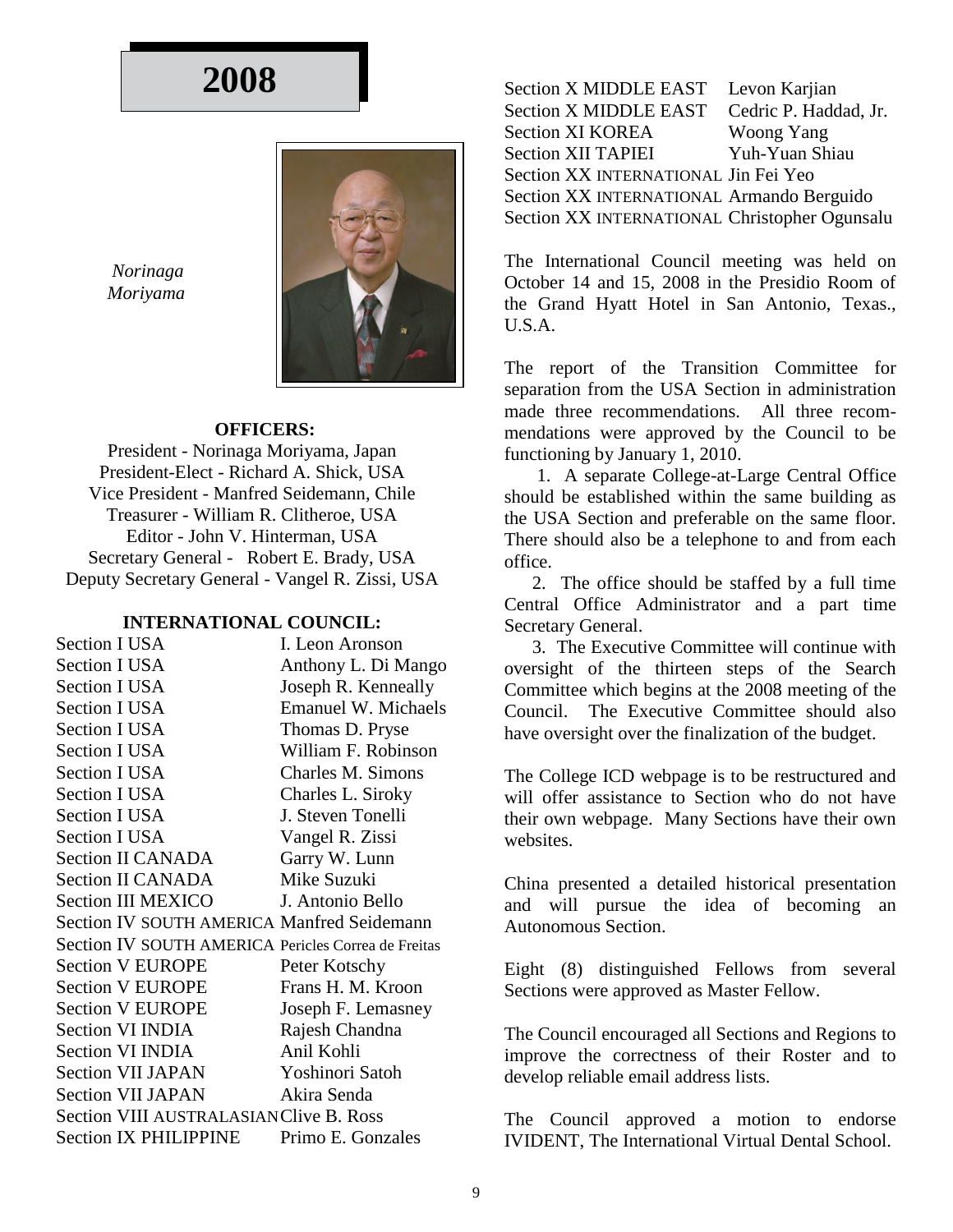*Richard A. Shick*



#### **OFFICERS:**

President - Richard A. Shick, USA President-Elect - Manfred Seidemann, Chile Vice President – Charles L. Siroky, USA Treasurer - William R. Clitheroe, USA Editor - John V. Hinterman, USA Secretary General - Robert E. Brady, USA Deputy Secretary General - Vangel R. Zissi, USA

#### **INTERNATIONAL COUNCIL:**

Section I USA I. Leon Aronson Section I USA Anthony L. Di Mango Section I USA James E. Felix Section I USA Joseph R. Kenneally Section I USA Emanuel W. Michaels Section I USA Thomas D. Pryse Section I USA Charles M. Simons Section I USA Charles L. Siroky Section I USA J. Steven Tonelli Section I USA Vangel R. Zissi Section II CANADA Garry W. Lunn Section II CANADA Mike Suzuki Section III MEXICO J. Antonio Bello Section IV SOUTH AMERICA Pericles Correa de Freitas Section V EUROPE Peter Kotschy Section V EUROPE Frans H. M. Kroon Section V EUROPE Joseph F. Lemasney Section VI INDIA Rajesh Chandna Section VI INDIA Anil Kohli Section VII JAPAN Yoshinori Satoh Section VII JAPAN Akira Senda Section VIII AUSTRALASIANClive B. Ross Section IX PHILIPPINE Primo E. Gonzales Section X MIDDLE EAST Levon Karjian

Section XI KOREA Woong Yang Section XII TAPIEI Yuh-Yuan Shiau Section XX INTERNATIONAL Armando Berguido Section XX INTERNATIONAL Christopher Ogunsalu Section XX INTERNATIONAL Jin Fei Yeo

The International Council meeting was held on May 22 and May 23, 2009, in the Silk Room of the Intercontinental Yokohama Grand Hotel, Yokohama, Japan.

Near the end of 2009, the Council voted electronically to present Secretary General Dr. Robert E. Brady with the most prestigious Ottofy Okumura Award at the Orlando Council meeting in 2010.

Because of his eleven years of meritorious services, the Council also unanimously approved the title of Secretary General Emeritus for Dr. Robert E. Brady.

After fourteen months of preparation, the entire 2009 year's major concentration was the successful transition, on January 1, 2010, to a new functional independent office and staff, separate from the USA Section.

On behalf of the College Executive Committee, an Ad Hoc Committee developed a format for the Annual Central Office Review.

As directed by the Council, the Executive Committee conducted the first ever, day-long Central Office review.

The excellent status of *The Globe* was discussed in detail and there was a very strong consensus for its continuation. Advertising sponsorship appears to benefit the College and should be closely reviewed by each Section.

The electronic College Newsletter, *"The College Today"* will continue as an excellent College communication.

China, Region 22A, satisfied all requirements and was approved as Autonomous Section XIV, dated May 23, 2009.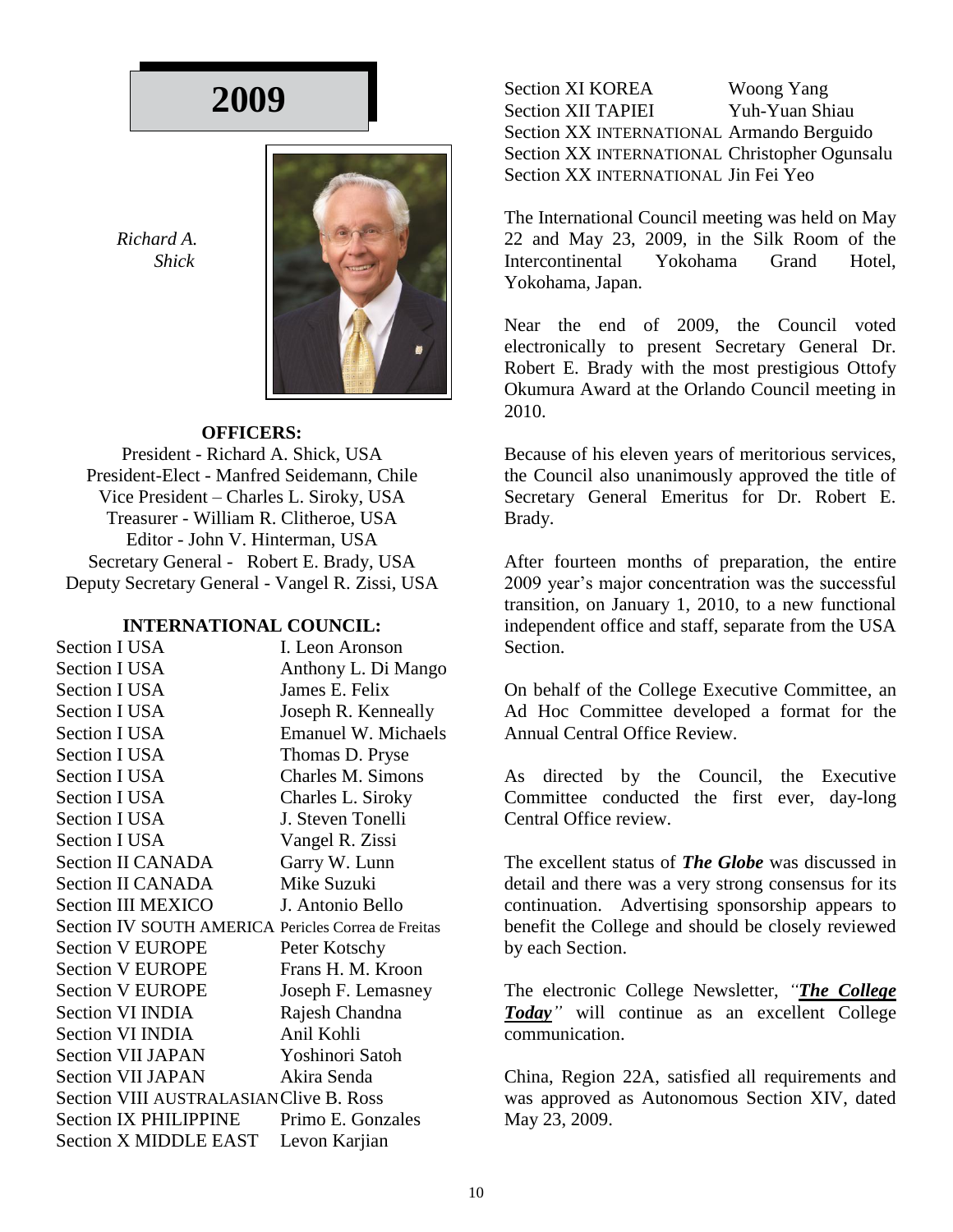Myanmar, Region 34, satisfied all requirements and **2010** was approved as Autonomous Section XIV, dated May 23, 2009.



Reports of the Transition Committee Search Committee and Office Site Selection Committee were presented to the Council. The recommendation was unanimous to make Dr. J. Terrell Hoffeld the Secretary General of the College. Unanimous approval was then voted by the Council.

A paid consultant will be comprehensively utilized when hiring the Central Office Administrator.

The length of all Council meetings will be increased to two days duration and held annually in the October-November timeframe for more efficient governance.

The title *Councilman* will be changed to *Councilor* henceforth to be gender neutral.

The first ever Councilor Orientation was conducted using the College Procedure Manual.

Guyana, French Guiana and Suriname will be removed from Section IV and placed in Region 32 of Section XX.

The Media Resource Document and Tag Press Release were adopted as preferred texts for the introduction of the ICD to the public and profession.

Four Fellows were approved as Master Fellows.

By conference call, \$22,000 was approved to redesign the College website.

The next Council meeting will be in Orlando, Florida, USA, on October 5-8, 2010 in the Peabody Hotel.

 *Manfred Seidemann*



#### **OFFICERS:**

President – Manfred Seidemann, Chile President-Elect – Charles L. Siroky, USA Vice President – Garry W. Lunn, Canada Past President – Richard A. Shick, USA Treasurer – William R. Clitheroe, USA Editor – John V. Hinterman, USA Secretary General – J. Terrell Hoffeld, USA Deputy Secretary General – Vangel R. Zissi, USA

#### **INTERNATIONAL COUNCIL:**

Section I USA I. Leon Aronson Section I USA Anthony L. DiMango Section I USA James E. Felix Section I USA Joseph R. Kenneally Section I USA Thomas D. Pryse Section I USA Charles M. Simons Section I USA J. Steven Tonelli Section I USA Carol I. Turner Section I USA Leighton A. Wier Section I USA Vangel R. Zissi Section II Canada Garry W. Lunn Section II Canada Mike Suzuki Section III Mexico J. Antonio Bello Section IV South America Pericles Correa de Freitas Section V Europe Peter Kotschy/Phillip Dowell Section V Europe Frans H. M. Kroon Section V Europe Joseph F. Lemasney Section VI India Rajesh Chandna Section VI India Anil Kohli Section VII Japan Koji Hashimoto Section VII Japan Akira Senda Section VIII Australasia Clive B. Ross Section IX Philippines Primo E. Gonzales Section X Middle East Cedric P. Haddad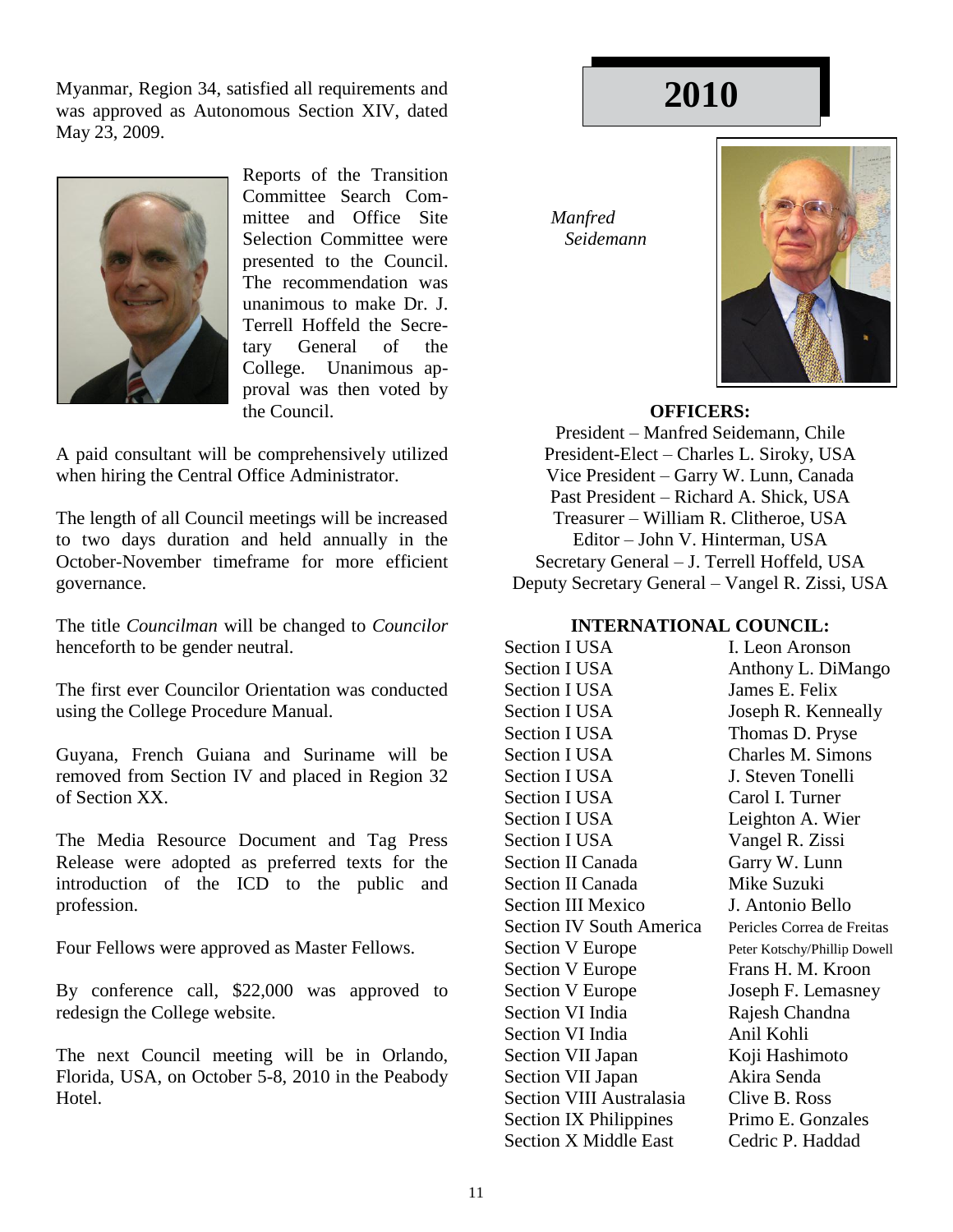Section XI Korea Woong Yang Section XII Chinese Taipei Yuh Yuan Shiau Section XIII China Zhou Xuedong Section XIV Myanmar Tun Tun Thwe Section XX International Armando Berguido Section XX International Christopher Ogunsalu Section XX International Jin Fei Yeo



#### **New Independent ICD Central Office**

On January 4, 2010, the newly, independent College Central Office officially opened at 1010 Rockville Pike, Suite 510, Rockville, MD 20852, USA. Fellow J. Terrell Hoffeld became the new ICD Secretary General and Mrs. Kathleen W. Bula, the new College Central Office Administrator.

The Executive Committee conducted an Annual Review of the new Central Office.

#### **Organizational Changes**

Fellow Leighton Wier was appointed as a new Parliamentarian.

The Long-term Investment Committee was absorbed by the Finance Committee, with the Treasurer assuming the role of Chairman.

#### **Growth and Development**

Section XX's Region 36-Mongolia was officially inaugurated on September 18, 2010, by Fellows Heun Taek Jhee, Woong Yang and Akira Senda. Master Fellow Heun Taek Jhee delivered the Region 36 Charter. The inauguration event included a Fellowship Orientation Program and a keynote Induction Ceremony Speech. Fifteen outstanding colleagues were granted the *Honor of ICD Fellowship*. Fellow Bazar Amarsaikhan, Dean of the School of Dentistry, Health Sciences,

University of Mongolia, was elected Region 36's Regent. Fellow Jhee was appointed the New Region's Mentor. Fellows Yang and Senda were named Associate Mentors.

The following new Regions were registered and named: Region 34-Cameroon, Nigeria and Ghana; Region 35-Kenya, Uganda; Region 37-Turkey; and Region 38-Tanzania.

Brunei was added to Region 25, which is now called "Singapore, Indonesia and Brunei."

Fellow Hamid Adeli-Nadjafi led the revitalization process of ICD Region 30-Iran. On May 13, a "General Assembly and Regional Conventional of the ICD in Iran" was held, and later, an Induction Ceremony. For these events, Secretary General Terry Hoffeld prepared and sent some Opening Remarks, and President Seidemann, a Keynote Speech and a Fellowship Orientation Program.

Fellows Hien Ngo (Australia), Yeo Jin Fei (Singapore), Huynh Anh Lan and Hoang Tu Hung (Vietnam), and Manfred Seidemann (South America) initiated efforts to revitalize the ICD-Vietnam Region.

Fellow Woong Yang began taking step to bring the ICD to Kazakhstan.

An initiative was launched to bring the ICD to Egypt. Section  $X$  – especially the Lebanese Fellows – was assigned the responsibility of coordinating a plan to form Section XX-Egypt Region.

Important advances were made to bring the College to Africa. Section I Fellow Robert B. O'Neal sponsored two outstanding colleagues from Cameroon. Fellow Christopher Ogunsalu was very active in laying the foundation to bring the ICD to Ghana, Nigeria, Uganda, Kenya and Tanzania.

#### **Presidential Visitations**

Visits were made to: the Philippine Islands, South Korea, India, Chinese Taipei, Japan, Europe, Australasia, South America, China, USA and the Middle East Sections (listed sequentially); and to the Vietnam and Singapore Regions. President-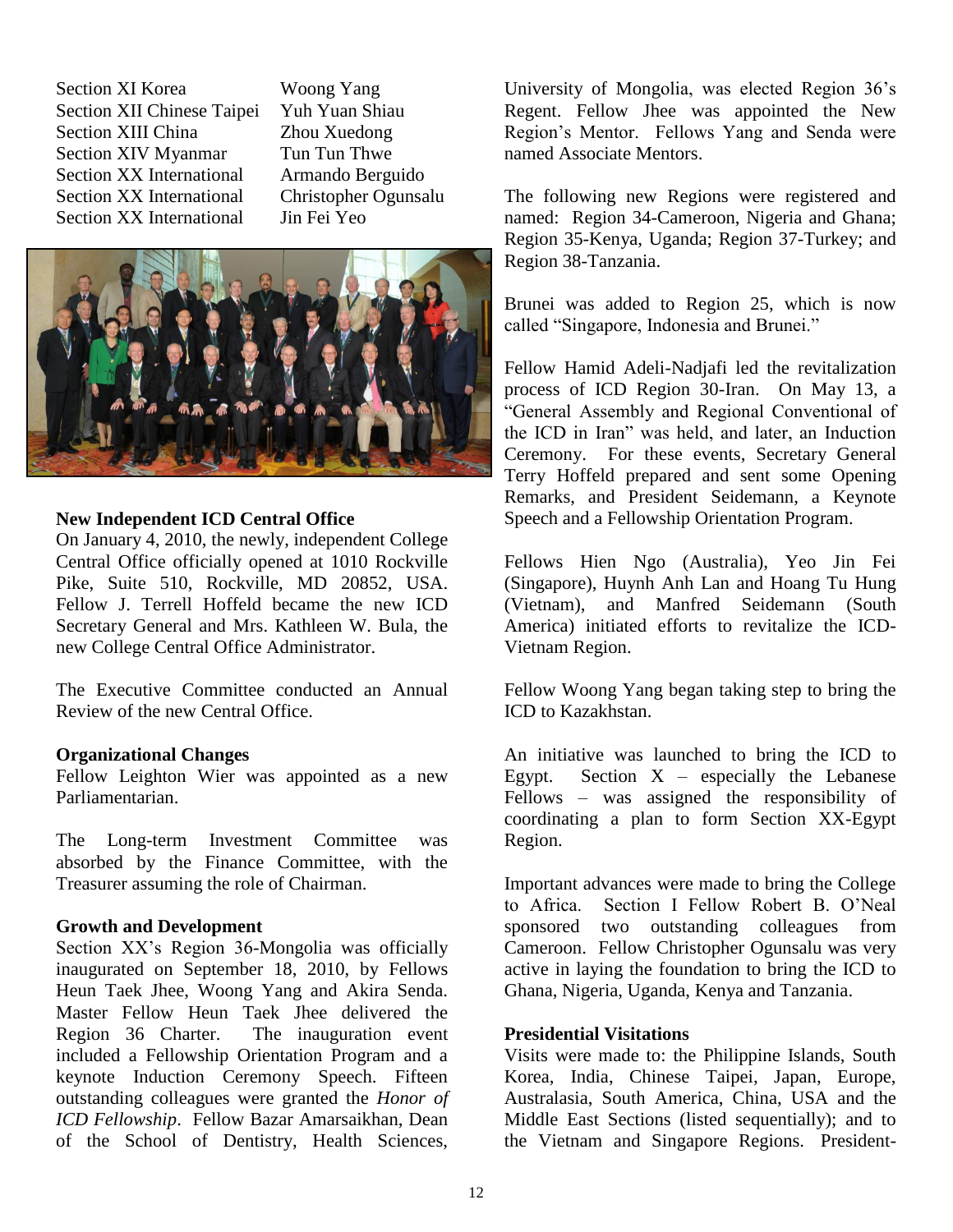elect Charles Siroky made an official visit to the Canada Section and to Section IV's Paraguay District, representing The College in the Annual Meetings and Initiation Ceremonies.

#### **Fellowship Relations**

Fellows with registered e-addresses were sent birthday greetings.

Fellows were recognized for their outstanding non-ICD achievements.

The Section Presidents and Registrars received written invitations to attend the Orlando (2010) International Council Meeting.

Life Members now have the option of receiving an electronic version of *THE GLOBE* for free, or a hardcopy version for US\$20 annually.

#### **Honors and Awards**

Thirteen distinguished Candidates were approved for Master Fellowships:

Section III-Mexico - Fellow Maria Cristina Eguiarte Ortega Section IV-South America - Fellow Cesario Ramos Machado - Fellow Amilcar Werneck de Cavalho Vianna Section V-Europe - Fellow Frans Kroon Section VII-Japan - Fellow Tsuyoshi Saito Section VIII-Australasia - Fellow Geoffrey C. Hall Section XII – Chinese Taipei - Fellow Tzee-Hwai Lin - Fellow Chin-Kuang Wen - Fellow Jenn-Hua Yao Section XIII-China - Fellow Weiliu Qiu - Fellow Dazhang Wang - Fellow Zhenkang Zhang Section XX-Region 30 - Fellow Hamid Adeli-Nadjafi.

Former Secretary General Robert Brady received the Ottofy-Okumura Award.

Master Fellow Donald E. Johnson received a Presidential Award for selfless service rendered to the International College of Dentists.

Fellow Cedric P. Haddad received a Presidential Award for his life-long dedication and service to the Middle East Section and to the College-at-Large.

Fellows Yeo Jin Fei and Hien Ngo received Presidential Awards for their initiatives in revitalizing Region 31-Vietnam.

#### **Information Dissemination**

Organizational manuals, including *ICD Policy* and *Central Office Operations*, were completed and made available to the International Council.

Honorary and Master Fellows, International Past Presidents, Past Secretaries General, Past Treasurers and Past Editors, as well as Past International Council Venues, are now listed on the College website.

In January, the "President's Notes" column – a regular, open letter written by the International President to the worldwide Fellowship – was initiated. The column also appears as the "President's Corner" on the ICD website.

A ten-year ICD History update will be converted to the PDF format, posted on the ICD website, and distributed by e-mail to all of the addressees available in the College Central Office database.

A universal Candidate Information Form (CIF) was created to process Fellowship candidacies.

An "International" Fellowship Orientation Program (FOP, PowerPoint) was developed. The initial part of the presentation can be personalized for each Section. The FOP was presented during Presidential visits and a copy (CD) was given to the Section's Registrar.

A special initiative was launched to make all Fellows aware of current clinical paradigms for best practices in Dentistry.

#### **Publications**

*The Globe-2010 Journal*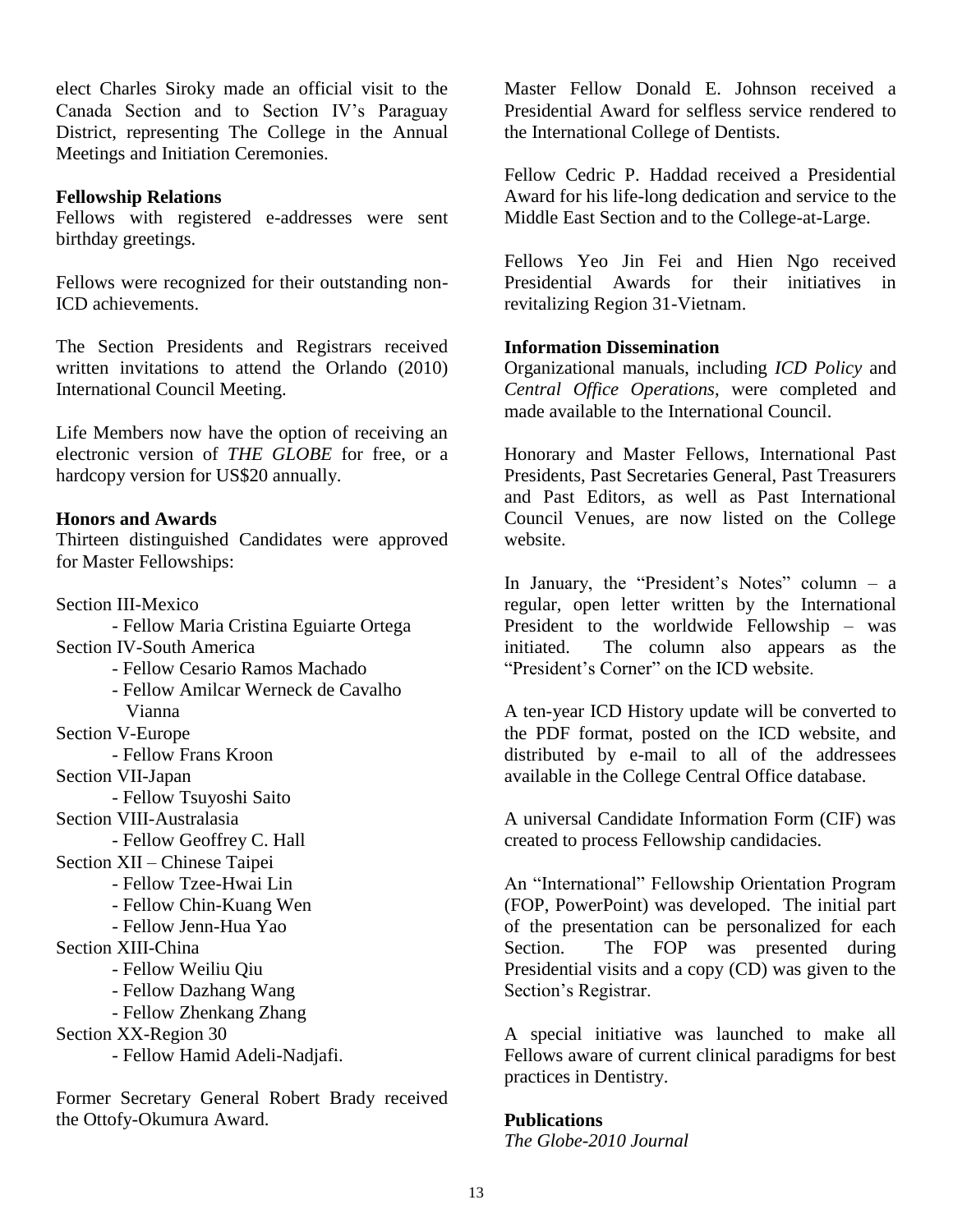*The College Today News* (Vol.4, issues 1, 2 and 3).

#### **College Trademark, Corporate Status, Emblems and Letters**

The International College of Dentists Trademark was renewed by International Past President Donald E. Johnson.

Master Fellow Donald E. Johnson officially verified the International College of Dentists Corporate Status in the United States of America. In addition, he confirmed that the College is not required to File Annual Re-registrations, enjoys the "Privilege of No Annual Fees," and does not have to fulfill the "Registered Agent on File" requirement.

New Councilor Medallions were distributed. Each Councilor must pass the Medallion on to his or her successor upon completion of tenure on the Council. Each Section Registrar also received a Medallion. The Central Office is responsible for keeping an inventory of all Medallions.

A revised set of instructions for the use of the letters F.I.C.D. was approved.

The Presidential Collar and Medallion were restored. Twenty-one missing nameplates, each with the name of a Past President, were remade by hand and added to the collar.

The Editor's Task Force began developing a new ICD Logo for all of the College's publications.

#### **2010 Executive Committee Meetings**

- January 8-10, 2010 The River Inn Washington, DC, USA. - October 5, 2010 Peabody Orlando Hotel

Orlando, Florida, USA.

#### **2010 International Council Meeting**

During the Annual Gala Dinner, in Orlando, Florida, International Past Presidents were recognized, honored and thanked for their service. Each received a handmade parchment Certificate of Gratitude for their Dedication, Loyalty and Generous Service to the College. Those unable to attend the event received the Certificate via mail.

Retiring International Councilors, Treasurer and Parliamentarian, as well as the retiring *THE COLLEGE TODAY* Editor, were recognized for their service to the ICD. Each received a handmade parchment Certificate.

During the Council Meeting, the "Miscellaneous Hour" – a presentation about a topic of general interest for the cultural enrichment of a multinational audience – was introduced. Councilor Cedric Haddad presented "The Middle East: Contrasts, Conflicts, Hospitality, History and Faith."

#### **Approved Motions**

The term "Induction" was changed to "Initiation." The term "Capitation Fee" was changed to "Annual Dues." "Induction Fee" is now "Initiation Fee."

Annual Dues were increased by US\$5.00, effective January 1, 2012. Sections are to adjust their fee invoicing during 2011.

To be eligible for nomination for the Ottofy-Okumura Award, an officer must have completed his or her term at least three full calendar years prior to the year in which he/she is presented as a candidate.

#### **2010 Most Outstanding Project**

On January 31, 2010, Section IX-Philippine Islands launched a humanitarian project in close partnership with the *Gawad Kalinga* (GK) Movement. "*Gawad Kalinga,*" in the Filipino language, means "to give care." The ICD-GK Project focuses on providing educational support to squatters or homeless people, helping them change their frame of mind and attain a stable occupation. In addition, it teaches them self-esteem and moral values. It is aimed at helping the uneducated and unskilled to learn a trade to be able to earn a decent living. Essentially, the Project gives the indigent the tools and the attitude to transform their lives and thus become useful and respected citizens.

The Project also seeks to stimulate the more successful members of communities to "get involved," inculcating the "pleasure of giving and caring." The ICD-GK Project brings out the best in all participating individuals, regardless their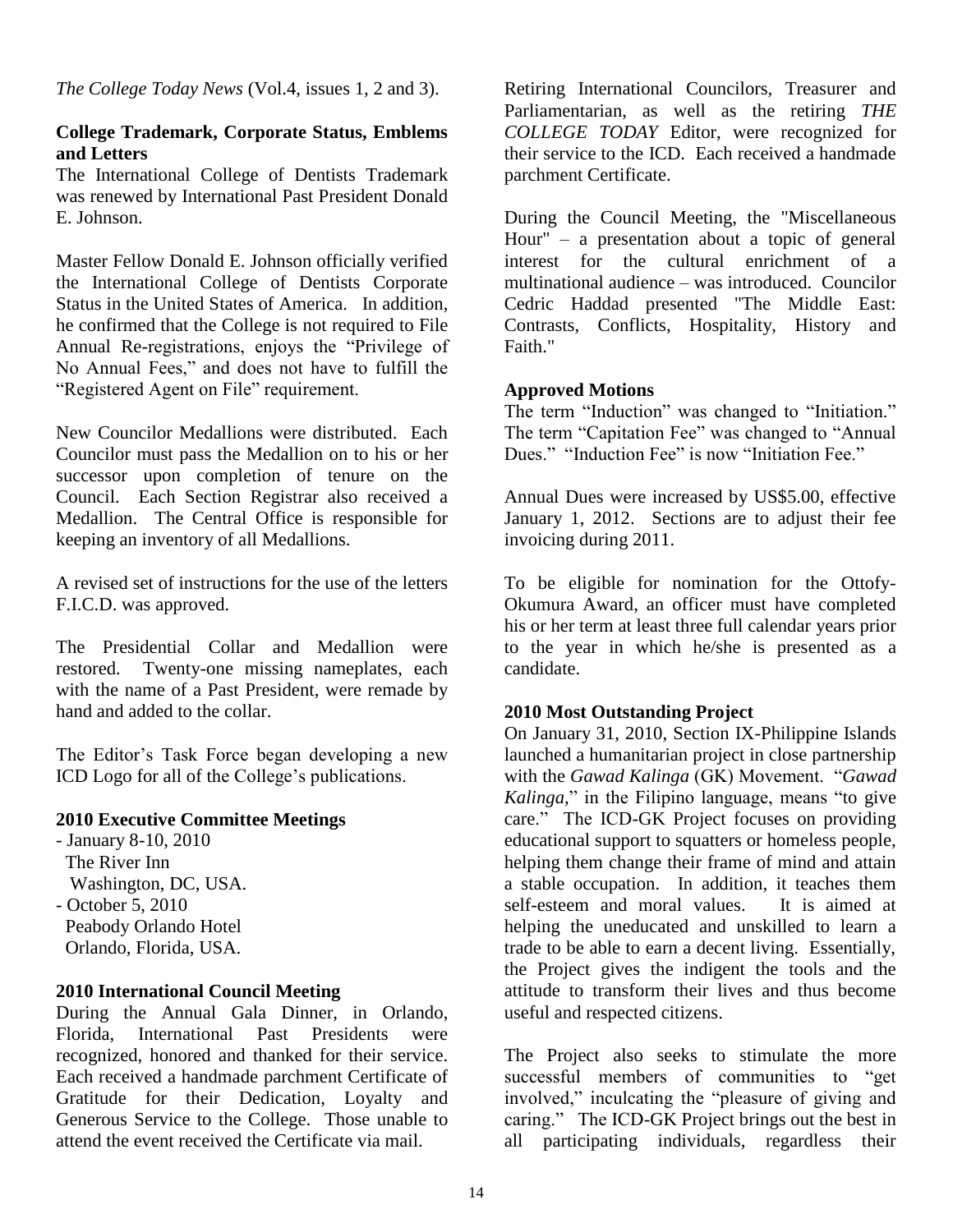intellectual, social or material condition. For more details, please refer to *The Globe-2010*, pages 26- 27.

# **2011**

 *Charles L. Siroky*



President – Charles L. Siroky, USA President-Elect – Garry W. Lunn, Canada Vice President – I. Leon Aronson, USA Past President – Manfred Seidemann, Chile Treasurer – Clive B. Ross, Australasia Editor – Sheldon Dov Sydney, Europe Secretary General – John V. Hinterman, USA Deputy Secretary General – Vangel R. Zissi, USA

#### **INTERNATIONAL COUNCIL:**

| <b>Section I USA</b>            | M. Christine Benoit        |
|---------------------------------|----------------------------|
| <b>Section I USA</b>            | James E. Felix             |
| <b>Section I USA</b>            | Joseph R. Kenneally        |
| <b>Section I USA</b>            | Bettie R. McKaig           |
| <b>Section I USA</b>            | Thomas D. Pryse            |
| <b>Section I USA</b>            | Charles M. Simons          |
| <b>Section I USA</b>            | J. Steven Tonelli          |
| <b>Section I USA</b>            | Carol I. Turner            |
| <b>Section I USA</b>            | Leighton A. Wier           |
| <b>Section I USA</b>            | Vangel R. Zissi            |
| Section II Canada               | Donna M. Brode             |
| <b>Section II Canada</b>        | Mike Suzuki                |
| <b>Section III Mexico</b>       | J. Antonio Bello           |
| <b>Section IV South America</b> | Pericles Correa de Freitas |
| <b>Section V Europe</b>         | <b>Phillip Dowell</b>      |
| <b>Section V Europe</b>         | Frans H. M. Kroon          |
| <b>Section V Europe</b>         | Joseph F. Lemasney         |
| Section VI India                | Rajesh Chandna             |
| Section VI India                | Anil Kohli                 |
|                                 |                            |

Section VII Japan Koji Hashimoto Section VII Japan Akira Senda Section VIII Australasia Clive B. Ross Section IX Philippines Primo E. Gonzales Section X Middle East Cedric P. Haddad Section XI Korea Woong Yang Section XII Chinese Taipei Yuh Yuan Shiau Section XIII China Zhou Xuedong Section XIV Myanmar Tun Tun Thwe Section XX International Armando Berguido Section XX International Christopher Ogunsalu Section XX International Jin Fei Yeo



*2011 International Council Meeting in New Delhi, India*

#### **2011 HIGHLIGHTS AND YEAR IN REVIEW: PREPARATION:**

#### **A. GOALS**

Goals for the year were in place by September 2010 and included:

1) *Increase the College's emphasis on the key characteristics of ICD Fellowship … HONOR AND PRIDE.*

2) *Through our words and our deeds, project a vibrant and progressive … IMAGE OF THE COLLEGE.*

3) *Empower ICD Fellows everywhere to celebrate and take part in the … WORLDWIDE ACTIVITIES IF THE COLLEGE.*

4) *Strive for continuous improvement in all areas of … COLLEGE COMMUNICATION.*

5) *Achieve world class proficiency and image in our business practices through … ENHANCED CENTRAL OFFICE AND COLLEGE WIDE OPERATIONS.*

6) *Extend the International College of Dentists to under-represented areas through … NUMERIC GROWTH AND GEOGRAPHIC EXPANSION.*

They were presented to the worldwide Fellowship in the January 2011 President's Notes.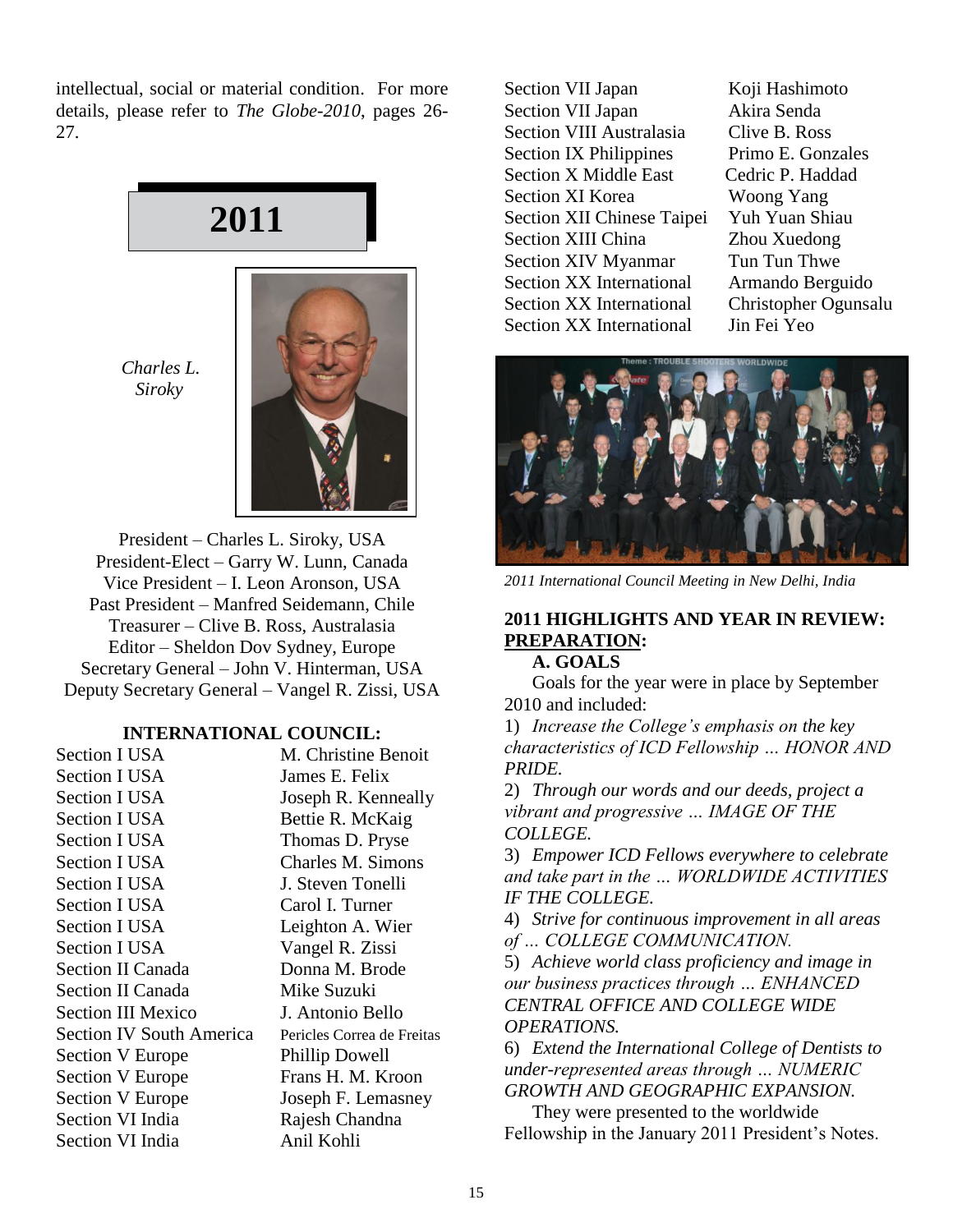#### **B. COMMITTEES, CHARGES AND LIASONS**

By October 2010, Committee Chair, Committee members and Committee charges were in place. New this year was the assignment of a Liaison from the Executive Committee to each committee to serve as both a conduit and overseer.

#### **C. PRESIDENT'S NOTES**

By October 2010, the organization of the President's Notes for the year – the subject content and order of appearance were in place. One of the year's objectives was to take information about the College directly to the individual Fellow. The subjects for the year were:  $1/11 -$  Welcome and Goals; 2/11 – Meaning of ICD Fellowship to me;  $3/11$  – Pathways to Fellowship;  $4/11$  – Leadership; 5/11 – Growth and Development; 6/11 – Mid-Year Report; 7/11 – Ethics; 8/11 – Humanitarianism; 9/11 – Professionalism; 10/11 – Philanthropy; 11/11 – Report to the International Council; and, 12/11 – Farewell and Year-End Report.

#### **D. PRESIDENTIAL PROJECT VISUALIZATION – PROJECT 55**

The ICD has about 140 projects around the world combining the totals from our Sections and Regions. The Sections will be asked to submit their best 5 projects from the last 5 years. They will then be summarized as to the genesis, history, actions and results of these projects and all will be listed in a document titled **PROJECT 55**. After completion, each Section will be sent a copy electronically and it will be posted on the ICD website [\(www.icd.org\)](http://www.icd.org/). It is designed to aid any Section or Region or individual Fellow looking for something new to try or something to consider and imitate.

#### **E. PRESIDENTIAL ADDRESS AND INTERNATIONAL FELLOWSHIP ORIENTATION PROGRAM**

Both my Presidential Address and the IFOP were completed by November, 2010, but both were customized for each Section visited prior to presentation.

In my Presidential Address, I told a story of a magical tree – "The ICD Tree" and said: TREE OF KNOWLEDGE – Helping us share dental knowledge worldwide.

TREE OF SERVICE – Helping us provide charitable works and humanitarian projects. TREE OF FRIENDSHIP – Helping us cultivate cordial relations within the profession.

TREE OF INSIGHT – Helping us recognize distinguished service to the profession and the public.

TREE OF STANDARDS – Helping us uphold the highest standards of professional competence and personal ethics.

TREE OF LOVE – Helping us respect and understand one another regardless of age, gender, nationality, ethnic origin, language or culture.

The International Fellowship Orientation Program (IFOP) was an 80 slide PowerPoint customized presentation to acquaint new Fellows with their College.

#### **F. TEAM LEADERSHIP MEETING**

In December, 2010, the President, President-Elect and Vice President met for an Informal Team Leadership Meeting. Many items were discussed and plans made to take everything to the full Executive Committee. The genesis of this meeting, started in 2009 by Past President Manfred Seidemann, was to build continuity from year to year.

#### **GOVERNANCE:**

#### **A. JANUARY 19-20 EXECUTIVE COMMITTEE (1)**

The Executive Committee met in Washington, D.C. in mid-January 2011. The first meeting is designed as a planning meeting, outlining goals and objectives for the year, affirming assignments and dealing with policy decisions passed by the International Council the preceding fall. The ICD Treasurer, Clive Ross, of Auckland, New Zealand, attended the meeting virtually via Skype. He is overhauling out financial records. The Executive Committee also serves as a Central Office Review Board.

#### **Significant Issue**s:

- 1. Approved Agenda Items:
	- The concept of an Editorial and Publication Resource Library for use by Section Editors.
	- Adopted a policy statement on the use of the term "Chinese Taipei" as the geographical designation for Section XII.
	- The title Secretary General is solely for the College at Large Chief Executive. The title for the Chief Executive of the Sections is Registrar.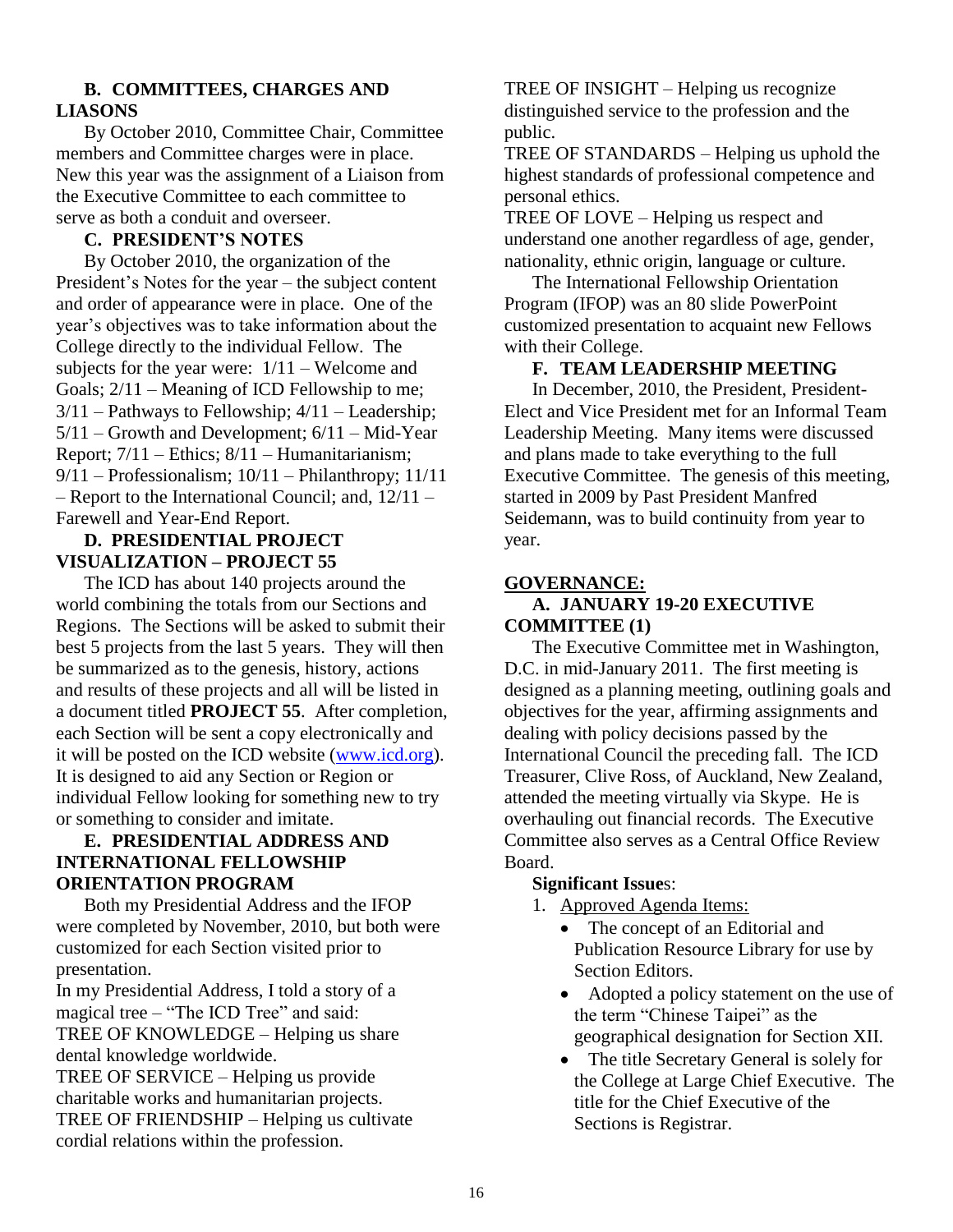- To recommend to the International Council a Strategic Planning Session for the 2012 Annual Meeting.
- 2. Secretary General J. Terrell (Terry) Hoffeld submitted his resignation at the conclusion of the Meeting. He agreed to remain in position until April 30, 2011 allowing time for the Executive Committee to fill the position.
- 3. College Vice President, Leon Aronson, was named to head a Search Committee.
- 4. College Editor, Jack Hinterman, submitted his name to fill the position.
- 5. The Executive Committee unanimously endorsed the candidacy of Dr. Hinterman and decided not to activate the Search Committee.
- 6. Central Office Administrator Kathleen Bula to staff the office in the interim assisted by the Executive Committee and SG Hoffeld. Unfortunately, SG Hoffeld sustained a serious back injury and was confined to bed for several months, but offered assistance as needed. He has since recovered nicely without the need for surgical intervention. Secretary General John V. (Jack) Hinterman assumed his new position on April 1, 2011, a month ahead of schedule.
- 7. Sheldon Dov Sydney accepted the position of College at Large Editor effective May 1, 2012. Dov had the unanimous support of the Executive Committee. He is the current Editor of the ICDigest, the Journal of Section V-Europe and the ICD Eurogram, Europe's electronic newsletter. He will also be in charge of our electronic newsletter, The College Today, and other publications.
- 8. Approved the 2011 updated versions of the ICD Policy Manual and ICD Central Office Operations Manual. I volunteered to begin this project in 2009 and will continue the effort through the end of 2011.
- 9. Agreed to hire a Certified Public Accountant (Mark Zimmerman) as needed.

#### **B. JUNE 4 VIRTUAL EC MEETING (2)**

Based on the successful use of Skype for the "virtual" attendance of ICD Treasurer Clive Ross during the 2011 Executive Committee, a "virtual" meeting of the entire Executive Committee was held. We focused on three areas" College at Large finances, International Council Committees status and new business which had surfaced since the beginning of the year. All in all, we dealt with 29 items. Secretary General Jack Hinterman provided a copy of the June EC meeting minutes to the Councilors in early July 2011.

#### **C. NOVEMBER 10 EC MEETING (3)**

The Executive Committee met to discuss those items of a complex or controversial nature for the purposes of Executive Committee understanding and efficient management of the Council Meeting.

#### **D. NOVEMBER 11-12 INTERNATIONAL COUNCIL ANNUAL MEETING**

The ICD Annual Meeting of the International Council was held in New Delhi, India, concurrently with the Section VI-India's Annual Meeting. Additionally, Section VI-India sponsored a Global Dental Congress dovetailed with both meetings. Section VI hosted the Council to a welcoming reception and dinner the first evening (11-10-12) complete with welcoming gifts of an Indian shawl, Anthurium flower and a tilika (red dot on forehead). On 11-12-12 the Council was asked to attend the Inauguration (Opening Session) of the Global Dental Congress and later that second evening we were again their guests for dinner and a Cultural Event (Classical Indian Dance Program). We had two further functions with our hosts – a dinner at a local restaurant on the final day of the Annual Meeting (11-12-11) and the dinner following the Induction (11-13-11) at the Hotel LaLit. The India, Sri Lanka and Nepal Section is to be congratulated for serving as warm and gracious hosts during the 5+ days most of us spent in their country. They also provided a bus for all those who chose to visit the Taj Mahal in Agra, India. Many of us did and we all enjoyed the beauty of one of the Seven Wonders of the World.

The International Council business was addressed in a spirited but orderly manner. During the Strategic Thinking Session the subject of "Value of Fellowship" was fully discussed and will provide ideas for the College leadership to enhance this value for the next generation of Fellows. The Council adopted a new Logo for use by the CAL and the Sections in their correspondence initially with possible other uses in the future. This new Logo does not replace the key which is our traditional symbol. The Council also:

- Approved a balanced 2012 budget.
- Made positive decisions on our database system.
- Rescinded a 2010 decision on a fee for the Globe in hard copy to Life members.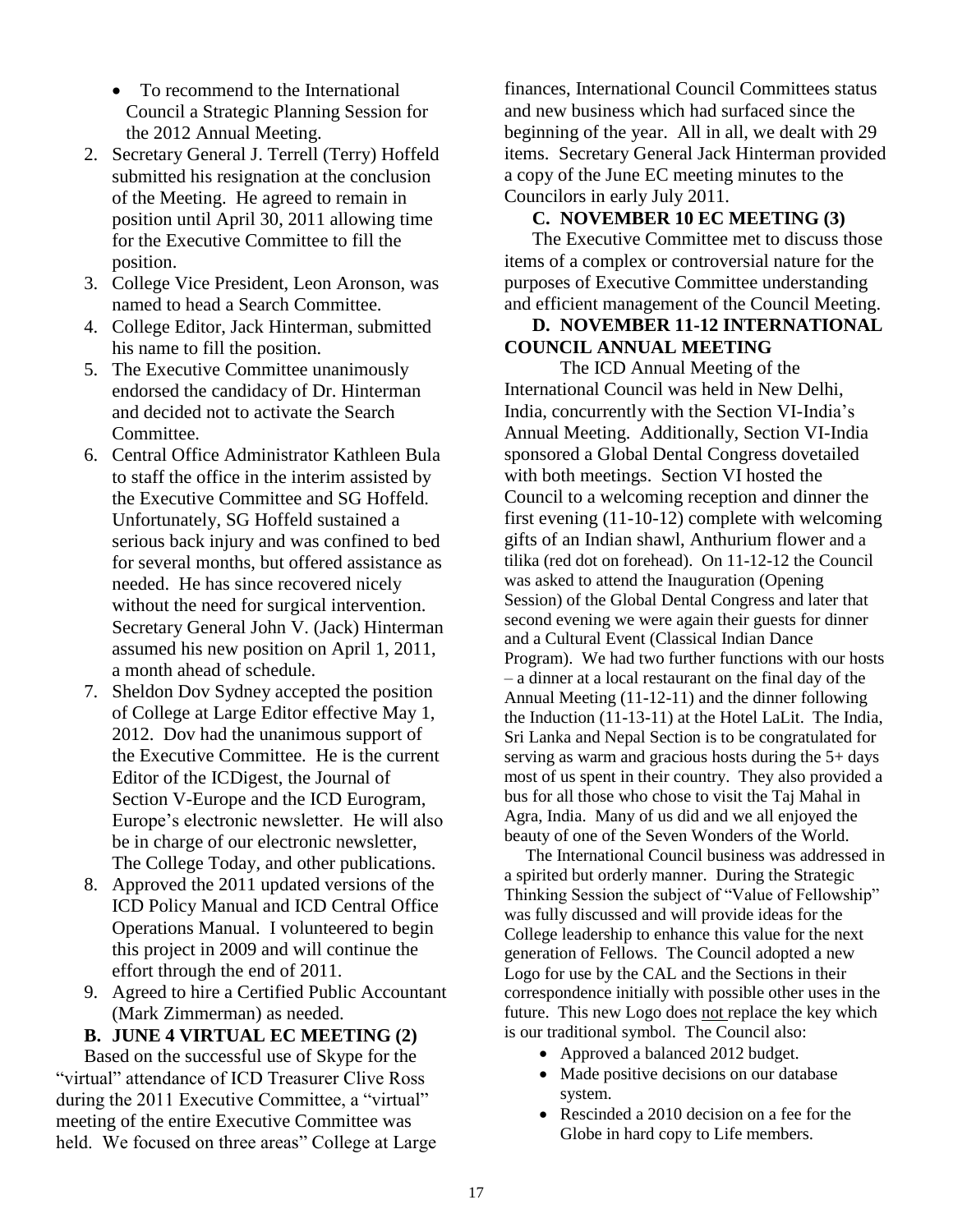- Forwarded many Governance changes to the 2012 Bylaws committee for consideration by next year's Council.
- Councilor Woong Yang was elected Vice President of the CAL starting 1-1-12.
- Approved three Sections' bids for hosting future Council Meetings**:** Chengdu, China in 2013**;** Australasia in 2012 (Auckland, NZ or Sydney, AU)**;** Europe in 2015.
- Eliminated the position of Deputy Secretary General effective 12-31-12.

**A. NOVEMBER 13 EC MEETING (4)**

The Executive Committee met in an informational meeting the day after the International Council's Annual Meeting to review the actions of the IC and to begin planning for the 2012 year.

#### **VISITATIONS:**

**-** During the course of the year I was privileged to visit 8 Sections. They included in order of Visitation: Section XIV Myanmar; Section XIII-China; Section VII-Japan, Section XII-Chinese Taipei; Section XI-Korea; Section V-Europe; Section III-Mexico; Section I-United States of America; Section VI-India. Each visitation was very memorable. My hosts treated me as though I was visiting royalty, and I am most appreciative of all the gracious hospitality, wonderful entertainment, variety of cuisines and the friendships made. My participation varied from Section to Section, but in each case I presented my Presidential Message. During most visitations I presented a customized International Fellowship Orientation Program (IFOP), an 80 slide PowerPoint presentation to acquaint new Fellows with their College. I also participated in the Initiation Ceremonies and dined with the local Fellows at the Banquets following the Induction. I sent a similar IFOP to the Sections I could not personally visit as well as a CD of my Presidential Address.

#### **GROWTH & DEVELOPMENT**

**-** Growth and Development is essential for our College if we are to remain the preeminent dental honorary organization. This includes both numeric growth of existing Sections and Regions and geographic expansion of the College into unserved areas of the world. Expansion work started by 2010 International President Manfred Seidemann, 2010/11 Growth and Development Chairman Cedric Haddad and others continued in 2011 and will reach fruition in early 2012 in Africa and Kazakhstan and Viet Nam.

#### **PERSONAL RELATIONS WITH FELLOWS**

- Letters of congratulations in Recognition of Fellows for outstanding accomplishments in 2011.
- Letters of condolences to families of ICD Fellows who passed away in 2011.
- Birthday Congratulations to Fellows in 2011 for whom we had E-mail addresses.

#### **HONORS**

- Number of Fellowships granted in  $2011 615$
- Number of Master Fellowships granted in 2011 – **7**

#### **MAJOR ACCOMPLISHMENTS**

- Goals for the year realized.
- Project 55 completed.
- Presidential Notes (It seems to me...) especially those on ideals to strive for: Meaning of ICD Fellowship to me; Pathways to Fellowship; Leadership; Ethics; Humanitarianism; Professionalism; Philanthropy.
- Presidential Address: The ICD Tree.
- Customized International Fellowship Orientation Program.

#### **REFLECTION – OTTOFY, OKUMURA AND ME**

 I have wondered what our visionary founders would have to say if they could see the ICD today. I think they would be very pleased with the cordiality that exists today among dentists in all parts of the world. That was their first objective and it is still fundamental to the College. Similarly I think they would not be surprised by the continued emphasis on education. ICD Fellows and Sections worldwide continually provide opportunities for CE - offering the latest in dental research, clinical dental techniques and procedures and public health concepts. As the world's dentists improve their knowledge, the public they serve is benefited as well, another of their goals. Of course, with globalization and the shrinking world, it is much easier to offer Continuing Education in a myriad of formats and venues. They might be a little surprised by the many and varied humanitarian projects being provided by ICD Fellows all over the world. Or would they? Humanitarianism is just a logical extension of education, after all - ICD Fellows offering humanity the benefits of their knowledge and living the Motto of the College: *Recognizing Service and the Opportunity to Serve*. I also feel they would be most pleased, if a little surprised, at the growth of the College